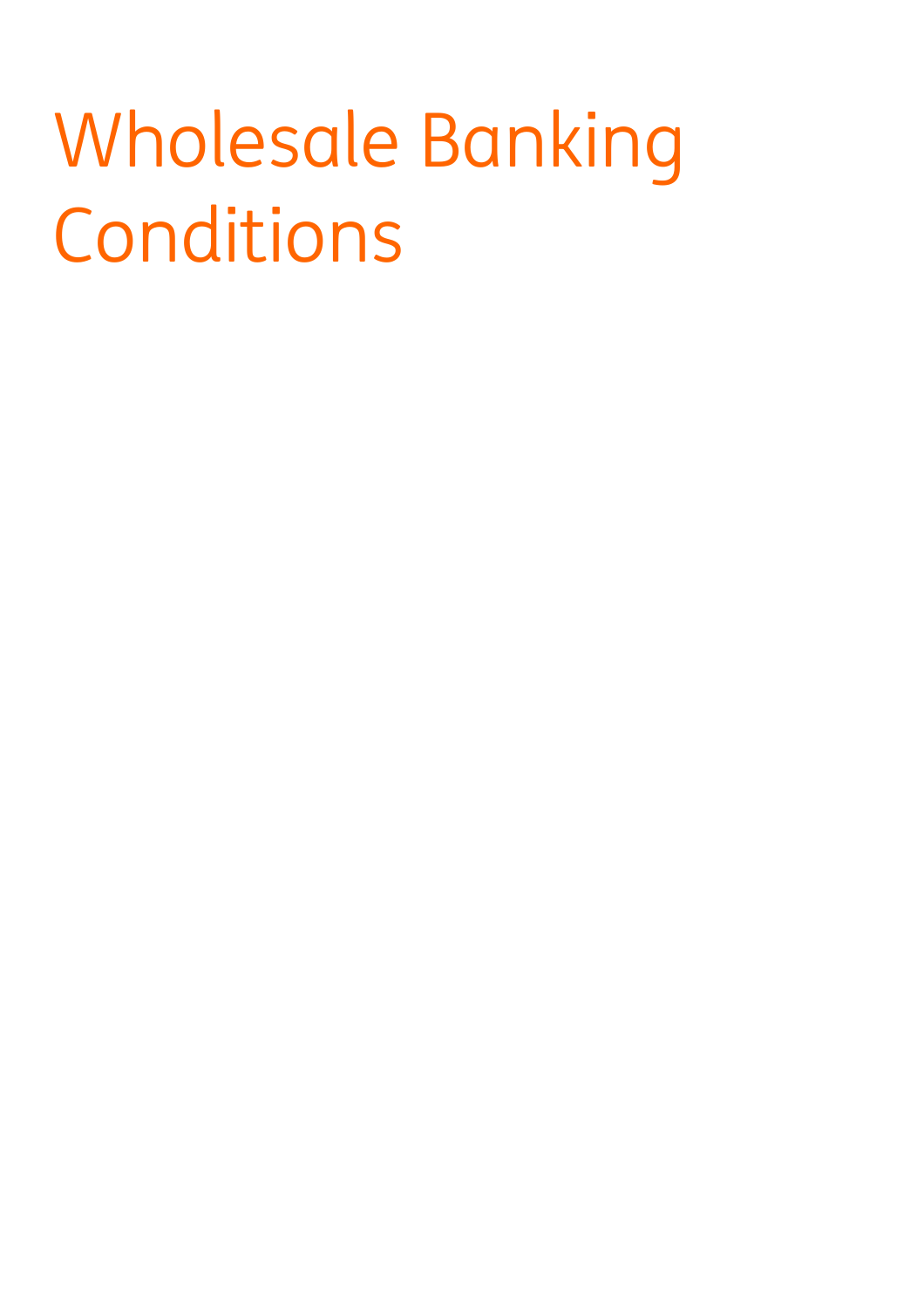# Effective date

The General Part, Schedule Payment Services, Schedule SEPA Direct Debit Collection and the Country Specifics Schedules apply as of 15 February 2019.

Please visit www.ingpcm.com/en/wholesale-bankingconditions for previous versions.

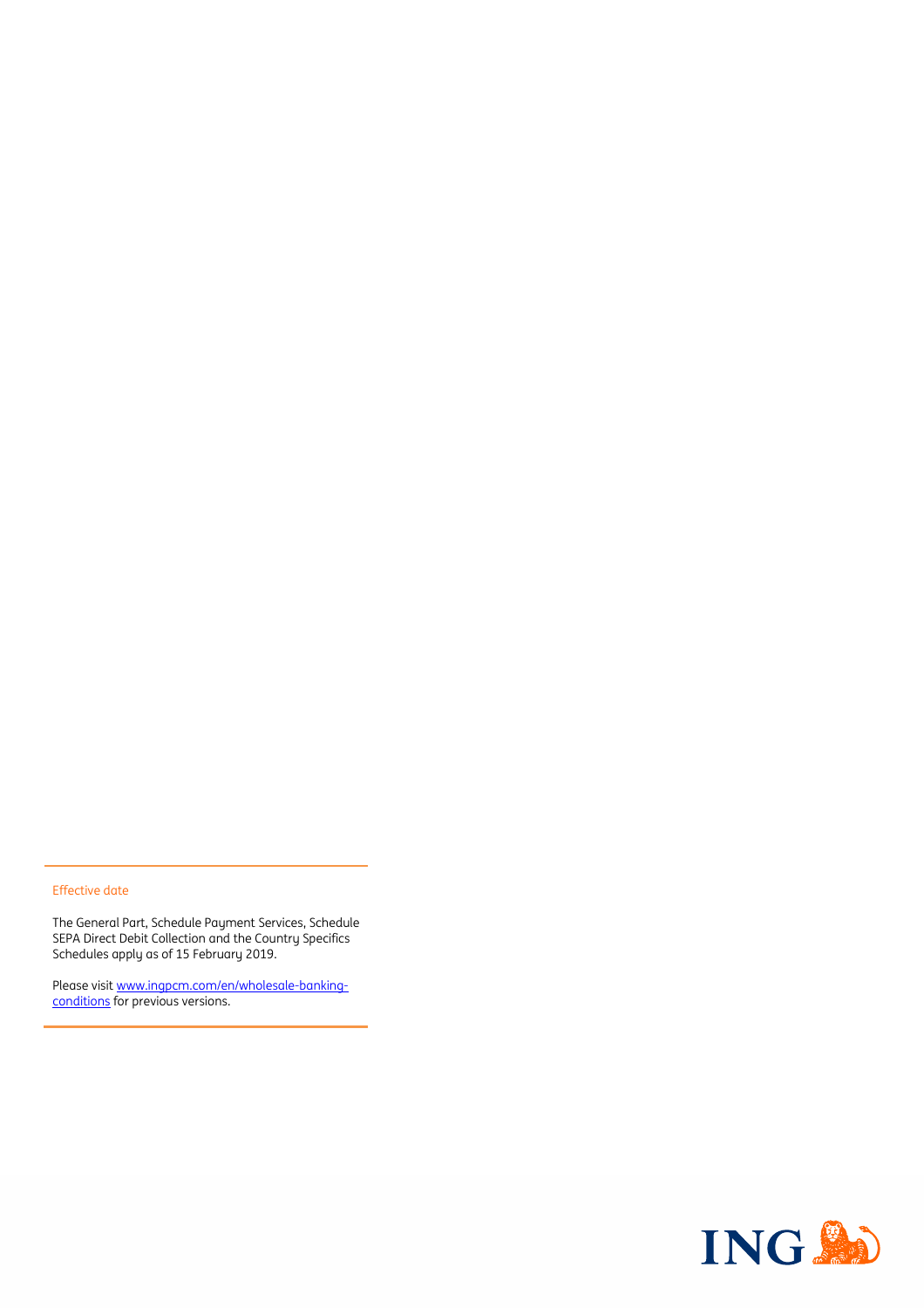# **General Part**

# **1. Scope and applicable conditions**

- 1.1. These Conditions apply to the relationship between the Client and ING and to all Services provided by ING. Additional conditions may apply to specific Services.
- 1.2. The Schedules to these Conditions form an integral part of the Conditions. In the event of a conflict between an Agreement and these Conditions, the Agreement prevails. In the event of a conflict between the General Part of these Conditions (including country specific conditions relating to this General Part) and a Schedule (including country specific conditions relating to such Schedule) then the provisions of the Schedule shall prevail. Country specific conditions will prevail over the non-country specific conditions. In case additional conditions apply regarding a specific Service such additional conditions will, unless indicated otherwise, prevail in case of a conflict with these Conditions.
- 1.3. If these Conditions are provided to the Client in another language than English the English language version will prevail**.**

### **2. Availability and amendments**

- 2.1. If requested ING will provide copies of the relevant Service Documents on paper or on another durable medium.
- 2.2. ING may change these Conditions and other Service Documents with a two months' notice period. The Client will be deemed to have accepted the change, unless it has terminated in writing the relevant Services Document with effect prior to the proposed effective date of the change. Such termination is free of charge. If the Client chooses to so terminate, such Services Document shall terminate on the effective date of the amendments. On such date all claims of ING vis-à-vis the Client under such Services Document become immediately due and payable.

For this Clause any change to any Services Document (including a Schedule or related country specific provisions), will only be considered a change to such document if the Client obtains the relevant Service from the relevant ING Office and only such Client will be informed accordingly.

Notwithstanding the foregoing, operational procedures, instructions and manuals may be changed by ING with immediate effect.

2.3. ING has the right to unilaterally change (the functions within) a Service with immediate effect if it cannot reasonably be expected that ING continues to provide such Service in this manner. ING will not be liable to the Client or any third party for any loss and/or damage resulting thereof.

#### **3. General obligations and undertakings**

- 3.1. The Client can use a Service only after the application and, if applicable, opening process has been completed to ING's satisfaction. The Client represents that it is not a Consumer and that the Services shall only be used for purposes pertaining to the Client's profession, trade or business.
- 3.2. The Client shall comply with all security procedures and provisions supplied by ING in accordance with the Services. If there are reasonable grounds to suspect a security breach then the Client must inform ING immediately.
- 3.3. The Client shall comply with all applicable laws and regulations, including all license requirements and anti-money-laundering, anti-terrorism financing, sanctions and tax laws and regulations. The Client shall not use the Services for activities or purposes that are in violation of any law or regulation, or that can have a detrimental effect on the reputation of ING or on the integrity of the financial system.
- 3.4. The Client agrees to co-operate with ING and provide any information and documents and do all such acts ING requires (i) by law, regulation or according to ING's internal policies for the provision of the Services, (ii) to comply with requests of local and

foreign (tax) authorities, (iii) to check the Client's identity, its activities and objectives and (iv) to explain the reasons for the (intended) use of a Service, the origin of funds used for a Service or transaction and the economic nature of (the use of) a Service or transaction. The Client confirms and shall ensure that all information (to be) provided to ING is accurate and complete.

- 3.5. When dealing with ING the Client and each User is obliged to identify itself. At ING's first request the Client must provide ING with a specimen of its and each User current handwritten signatures in a form and format as required by ING.
- 3.6. The Client must promptly, and ultimately within 30 calendar days, inform ING in writing of any changes in the information supplied to ING, including but not limited to a change in its name, legal address or contact details, change in the authority of a User or legal representative, change in its tax status or if the Client has become a Consumer, and any documents evidencing such change. ING may rely upon the information provided by the Client until it receives a notice of change or update of the information provided.
- 3.7. Each ING Office must as soon as possible be notified in writing or, if such option is available, via an ING Channel, if the Client is no longer in existence or no longer authorised to dispose of or operate a Service, failing which ING may (continue to) perform its obligations and execute or forward Instructions received from or on behalf of the Client. In addition, ING may (continue to) execute, or forward an Instruction it received prior to or shortly after ING was notified in writing of aforementioned events if ING cannot reasonably prevent the execution or forwarding thereof. After the notice of an event as indicated in this sub-Clause, ING may require that the person who claims to be authorised to perform (legal) acts on behalf of (the estate of) the Client submits proof thereof in form and substance acceptable to ING.
- 3.8. If at any time the Client ascertains that all or any part of a Service is unavailable and/or not working properly it will promptly inform ING thereof.
- 3.9. The Client acknowledges that ING does not provide any tax or legal advice, and ING recommends that the Client takes advice from a tax or legal expert in case of any doubt with respect to the tax, fiscal and/or legal obligations of the Client.

#### **4. Electronic agreements, communication and signature**

- 4.1. The Client may electronically agree to obtain (further) Services from ING if and to the extent so offered. It will be indicated per Service which requirements have to be fulfilled and when the agreement is effective.
- 4.2. For all Instructions, agreements and communications issued or agreed upon by electronic means, the Client agrees that its Electronic Signature, or that of a User on the Clients behalf, constitutes proof of its consent and its identity and that it has the same evidential value as a document signed by the Client or User with its handwritten signature.
- 4.3. The Client agrees that Service Documents (including any amendments thereto) and all documents, information and/or conditions as referred to therein may be provided to the Client by electronic means whether or not the Agreement has been concluded electronically.

#### **5. ING Authorisation Instrument**

- 5.1. The Service Documents applicable to an ING Authorisation Instrument specify which personalised device(s) and/or set of procedures form an ING Authorisation Instrument.
- 5.2. The Client shall use an ING Authorisation Instrument in accordance with the Service Documents and ING's instructions or information on the use thereof.
- 5.3. An ING Authorisation Instrument is, unless indicated otherwise, strictly personal and non-transferable and may not be changed, copied or reproduced.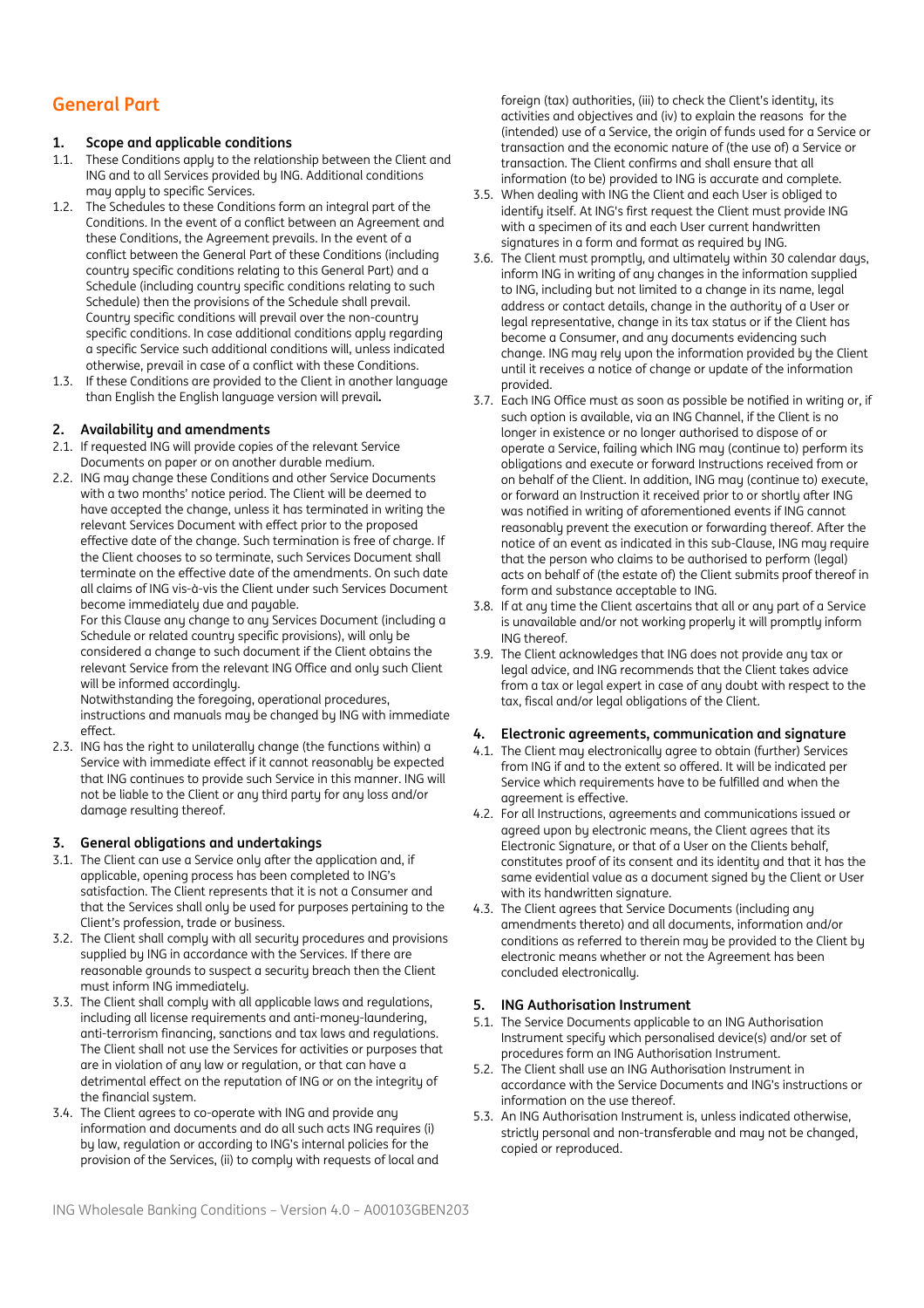- 5.4. ING may assign a validity period to an ING Authorisation Instrument and ING is entitled to shorten or extend such validity period at any time.
- 5.5. The Client shall upon receipt of an ING Authorisation Instrument take all measures required by ING to keep the ING Authorisation Instrument and its personalised security credentials safe. The Client shall furthermore take any measure that can reasonably be expected to ensure the security of the personalised security credentials and shall keep these credentials, including its Electronic Signature and password, secret and not share them with any third party, except for authorised third party PSPs that are allowed under applicable law to rely on ING's authentication procedures when providing their payment services. The Client shall store the ING Authorisation Instrument in a place to which unauthorised parties have no access. Subject to evidence to the contrary, the fact that personalised security credentials and/or an ING Authorisation Instrument is used by an unauthorised third party will constitute proof that the Client has failed to keep or store such items safe and secure and that they were accessible to third parties. The Client shall ensure that Users shall observe and comply with all obligations of this Clause 5.
- 5.6. The Client shall take note of the information provided by ING in relation to the secure use of an ING Authorisation Instrument and the measures that the Client must take to prevent fraud or other misuse of such ING Authorisation Instrument and shall act, and shall ensure that Users shall act, in accordance with such information. ING may change such information and in urgent situations such changes can be applied by ING with immediate effect. ING will inform the Client accordingly.
- 5.7. The Client shall, and shall ensure that a User shall:
	- (i) without undue delay notify ING, on becoming aware of (a) any loss, theft, misappropriation or unauthorised use of (personalised security credentials of) an ING Authorisation Instrument or (b) a technical incident or any other fault which might jeopardise the security of (personalised security credentials of) an ING Authorisation Instrument. The means of notification and the contact details of ING for such notification can be found on the Website, in the applicable Services Document, an ING Channel or as otherwise communicated by ING. A failure to notify ING without undue delay constitutes gross negligence of the Client, and
	- (ii) immediately send a confirmation in writing to ING of any telephonic notification, which written confirmation must contain the date, time and any further relevant information of such notification.
- 5.8. If an ING Authorisation Instrument is provided by a third party, ING is not a party to the agreement between the Client and such third party and all costs relating thereto shall be for the Client's account. ING will not be liable for any loss and/or damage, of any nature whatsoever, incurred by the Client relating to the services offered by such third party.

# **6. Blocking**

- 6.1. ING is, unless prohibited by applicable law, authorised to block or suspend an ING Authorisation Instrument or (access to) any Service:
	- (i) in case of the non-compliance with the instructions and requirements as referred to in Clause 17 of this General Part,
	- (ii) in case of any of the events as indicated in Clause 26 of this General Part,
	- (iii) for reasons relating to security or the suspicion of improper, unauthorised or fraudulent access or use of such ING Authorisation Instrument or Service, or
	- (iv) in the event the Client is indicted or otherwise subject to any criminal or regulatory investigation or convicted;
- 6.2. The Client may request ING to block its or a User's ING Authorisation Instrument or (access to) any Service and a User may request to block its ING Authorisation Instrument or (access to) any Service. Notwithstanding any blocking request ING may continue the execution or forwarding of Instructions that have been given to ING by such Client or User prior to or shortly after receiving such blocking request if ING cannot reasonably prevent the execution or forwarding thereof.
- 6.3. Upon becoming aware of any improper, unauthorised or fraudulent access or use of an ING Authorisation Instrument or Service by a User or a third party, the Client shall immediately terminate or block such person's access to and use of the ING Authorisation Instrument or Service and shall inform ING promptly thereof. ING is not liable for any loss and/or damage incurred by the Client. The Client will indemnify ING for any loss and/or damage incurred, as a result of the failure by the Client to comply with this Clause.
- 6.4. ING is not liable for any loss and/or damage incurred by the Client or a third party as a result of the blockage or a suspension of an ING Authorisation Instrument or (access to) a Service.
- 6.5. In case of a block by ING, ING shall, where possible prior to such blocking, inform the Client of such a block and the reasons thereof, unless such communication would compromise objectively justified security reasons or is restricted or prohibited by applicable laws or regulations.
- 6.6. ING shall unblock (access to) a Service or ING Authorisation Instrument, or replace the latter by a new ING Authorisation Instrument, as soon as ING, in its sole discretion, determines there are no longer grounds for such blockage or suspension to stay in effect.

# **7. ING App and Channel**

If agreed, the Client may use an ING App or ING Channel to access and use Services. If accessed via an App Services might be limited. Additional conditions apply to the use of an ING Channel or App.

# **8. Conditional credit**

- 8.1. Any amount or asset made available to the Client by or via ING, whether in cash, by means of a book entry into an account or by any other method, pursuant to a transaction where settlement is not yet known or final or before ING has received such amount or asset, constitutes an advance made by ING to the Client subject to the due performance of such transaction.
- 8.2. The due performance condition shall be fulfilled by the settlement of the transaction and/or the receipt by ING of such amount or asset free at its disposal within a reasonable period. In the absence of such settlement, the Client will immediately repay ING an amount equal to the (value of the) asset or amount it has received, plus applicable interest.

# **9. Fees and expenses**

- 9.1. Unless otherwise agreed in writing, the Tariff Brochure lays out the fees and costs applicable to the Services used by the Client. The Tariff Brochure can be found at www.ingpcm.com/en/tariffs-andconditions-for-payment-services. ING may change the Tariffs and the Tariff Brochure and such changes can be applied with immediate effect and without prior notice. The Client is also obliged to pay ING the third party fees and costs charged to ING regarding the Services used by the Client.
- 9.2. The Client must maintain an Available Balance which is sufficient to meet its financial obligations towards ING at the time that these obligations shall be due and payable. If the Client fails to pay an amount on the due date ING shall be entitled to charge default interest. Information regarding the applicable rate can be found in the Tariff Brochure and/or the Website of the ING Office.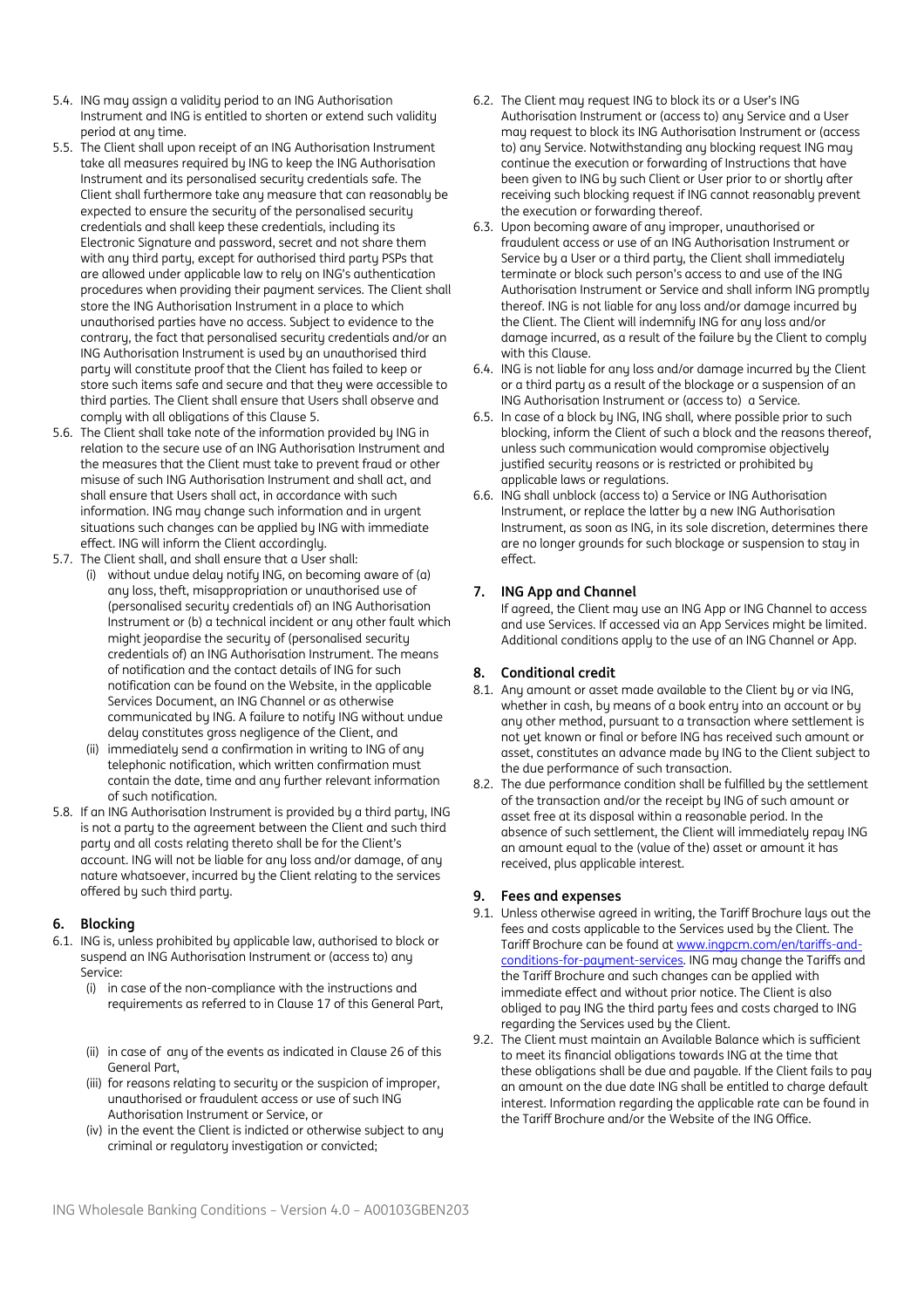- 9.3. ING is authorised, irrespective of the Available Balance, currency of the Account and irrespective of whether this would generate an unauthorised Debit Balance, to debit the following from an Account:
	- (i) Tariffs for the Services and the provision of information in regard to the Services;
	- (ii) Payment Transactions;
	- (iii) (default) interest;
	- (iv) third party fees and costs in accordance with Clause 9.1 of this General Part; and
	- (v) any other financial obligation, in whatever name or form, towards ING.
- 9.4. All payments payable to ING shall be calculated and made without set-off, deduction or counterclaim.
- 9.5. Unless explicitly indicated otherwise all amounts are exclusive of any value added tax. If value added tax is chargeable the Client shall pau this to ING.
- 9.6. All taxes and levies under whatever name and levied by whomever – that concern the relationship between the Client and ING are for the Client's account. The Client acknowledges that ING may need to (be required to) collect from the Client taxes, levies or similar charges on payments made to the Client or in respect of transactions entered into by the Client. If the Client is compelled by law or regulation to withhold or deduct any sum from any amount payable to ING, the Client will pay such additional amounts as may be needed for ING to receive the full amount had no such withholding or deduction been required.

# **10. Statements, bank records and recordings**

- 10.1.The Client accepts full responsibility for monitoring all information, records and transaction history and overviews sent by ING. The Client is obliged to verify whether the Services have been executed by ING correctly. If the Client contests any of the information it must inform ING immediately. The Client is deemed to accept the accuracy of the information if the Client fails to object to ING within two months of receipt.
- 10.2.If the Client contests any of the information relating to a Service it should follow the procedure as indicated in the applicable Service Documents.
- 10.3.The information contained in ING's records is deemed to constitute conclusive evidence between ING and the Client, unless the Client provides evidence to the contrary. ING is not required to retain its records for a period longer than the statutory record retention period.
- 10.4.Every form of communication relating to products and services of ING and third parties and any other form of written or electronic communication between the Client and ING can be evidenced by ING by a written or electronic reproduction and/or copy of this communication from ING's sustems. Such communication and reproductions or copies thereof provide conclusive evidence between ING and the Client, unless the Client provides evidence to the contrary.
- 10.5.ING is entitled to record telephone conversations in order to assist in the processing of Instructions, retaining of evidence, monitoring of services and verifying the validity of Instructions. The Client shall inform its Users(s) hereof.
- 10.6.If computational errors occur in the data and information provided or made available by or on behalf of ING, ING has the right to rectify these computational errors, also after the period of two months has expired.
- 10.7.The Client expressly acknowledges and agrees that ING may rely on information obtained from a third party service provider and that ING will not be responsible for the accuracy, completeness or timeliness of such information obtained from such third party.

# **11. Power of attorney**

11.1.Any power of attorney granted to a User to do business with ING on the Client's behalf must be in form and substance acceptable

to ING. The power of attorney is, unless otherwise stipulated in such power of attorney, governed by the laws of the country of incorporation of the Client. The User so authorised may perform all acts indicated in the power of attorney in the name and for the account of the Client regardless of any conflict of interest of the User. The Client hereby irrevocably and unconditionally waives any defence or claim it may have based on the existence of any such conflict.

- 11.2.Any power of attorney granted via an ING Channel is granted in accordance with and subject to these Conditions.
- 11.3.The Client shall ensure that Users are bound by and shall observe and comply with all obligations as indicated in the relevant Service Documents. The Client shall remain liable to ING for all obligations pursuant to the Service Documents, including all acts and inactions of Users. Each User is, unless explicitly otherwise indicated in the power of attorney, fully competent to severally perform the authorised acts thereunder.
- 11.4.Each power of attorney is valid until expired or revoked. The Client must immediately notify ING in a form acceptable to ING of the expiry, revocation or amendment of a power of attorney regarding any User. Until ING receives such notification any power of attorney shall, irrespective of any registration with any public record of the details and/or any changes to it, remain in full force and effect. ING may continue the execution or forwarding of Instructions that have been given to ING by such User prior to or shortly after ING has received such notification if ING cannot reasonably prevent the execution or forwarding thereof. The revocation, expiry or amendment of a power of attorney does not have any consequences for nor shall affect (the validity of) any (i) Instruction with a scheduled execution date after the revocation, expiry or amendment, or (ii) power of attorney granted by a User prior to such revocation, expiry or amendment.
- 11.5.The Client is, if so indicated by ING, obliged to for and on behalf of ING identify and verify the identity (by means of a valid identification document) of each User and, if applicable, verify and validate the specimen signature of such User. The Client undertakes to securely store for a minimum period of seven years after the revocation or expiry of the relevant power of attorney all data regarding the identity and the verification and validation of the signature of each User. At ING's request the Client will provide such data in a format accessible to ING. ING is authorised to audit, examine and make copies of the data kept by the Client regarding the foregoing, and if so requested the Client must grant ING access to its premises and relevant data and records.
- 11.6.Upon ING's request the Client shall (i) confirm or ratify all acts that any User will have performed pursuant to and within the powers conferred by any power of attorney and (ii) promptly and duly execute all such documents and instruments, enter into such agreements and do all such acts and things as ING may reasonably determine as necessary in order to give effect to the provisions of this Clause.

# **12. Communication**

- 12.1.ING has the right, at ING's discretion and irrespective of the manner in which the Agreement was concluded, to communicate with the Client in writing, verbally, via telecommunications (including the speaking computer or text messages) or electronically (including e-mail, app, Website or Channel, whether or not with the addition of an internet link).
- 12.2.ING will not be liable for any loss and/or damage resulting from the use of any form of communication by ING or the Client, including, but not limited to, loss or damage resulting from failure or delay in delivery, interception or manipulation by third parties or by computer programs used for electronic communications and transmission of Viruses**.**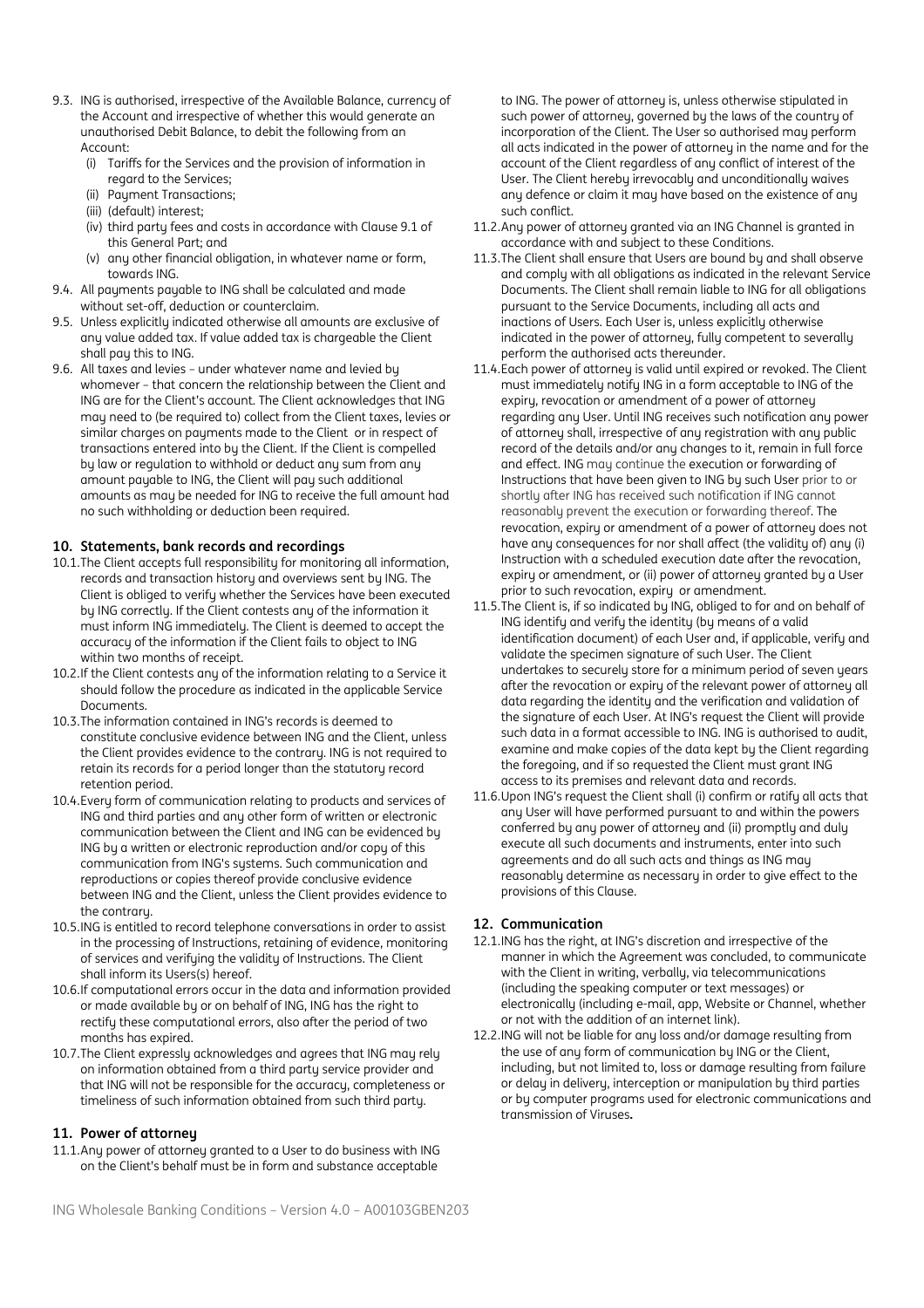- 12.3.The contact details of the Client and ING for any communication to be made or delivered under or in connection with any Service will be as stated in the Agreement, any other applicable Services Document or as otherwise updated by the Client vis-à-vis ING*.* The Client shall notify ING in advance of amended contact details by not less than five Business Days.
- 12.4.Any notice or communication sent by ING to the Client shall be deemed to have been duly given or made (a) in the case of delivery by hand, when delivered, (b) in the case of delivery by mail, three days after being deposited in the mail, postage prepaid, or (c) in the case of delivery by facsimile or other electronic transmission, when sent.
- 12.5.Documents and valuables of whatever nature, dispatched to ING by the Client or by ING to the Client, travel at the expense and risk of the Client.
- 12.6.ING may, yet is not obliged, to take out any insurance it deems necessary for dispatching or collecting valuables to or from the Client, at the expense of the Client, Dispatches can also be insured at the express request of the Client and at its expense. ING shall take out such insurance with the insurance company of its choice. ING shall not accept any liability in this regard. In the event of loss, the Client shall only be entitled to the insurance proceeds received by ING.
- 12.7.If parties to an Agreement have agreed that all communications from ING may be addressed to one party designated for said purposes by the other parties (whether in the Agreement or otherwise), any notice or communications from ING given to the party designated for said purpose will be deemed to also have been given to all other parties.
- 12.8.Unless agreed otherwise, the communication between ING and the Client will take place in the English language or, at ING's discretion, the language of the jurisdiction of the ING Office.
- 12.9.ING may require that foreign documents are legalised and bear an apostille and that communications and documents from the Client which are in a language other than agreed under Clause 12.8 of this General part are translated at the Client's expense by a sworn translator acceptable to ING.

# **13. Use of forms and formats**

- 13.1.With respect to the Services, the Client is required to make use of the (hardcopy, online or electronic) forms and formats, if any, made available or as indicated by ING, duly completed, legible and bearing the handwritten or Electronic Signature, or any other form of identification as required by ING, whatever is applicable. ING may refuse to accept any document or execute any Instruction if it is not received in the required form or format, incomplete or the signature is not verified or does not match the specimen signature in ING's records. ING is authorised to act upon and rely on information contained in a form or Instruction from the Client.
- 13.2.ING has the right to declare (instruction) forms and formats invalid and to replace these forms or formats. If so, ING will inform the Client of any new form or format to be used.

ING will not be liable for any loss and/or damage that the Client incurs due to the (instruction) forms or formats being declared invalid or used incorrectly.

#### **14. Processing of information and bank secrecy**

14.1.ING will obtain, use or otherwise process data, documents and information relating to the relationship with the Client, User and/or the Services for the provision of the Services and for internal analysis and supervision, risk management, product development, marketing activities, centralisation of storage, to safeguard ING's security and integrity, to comply with legal obligations and for any other purpose as communicated by ING. The obtaining, using and processing of Personal Data is subject to Clause 15 of this General Part.

14.2.To the extent permitted by any applicable law or regulation, the Client waives any bank secrecy, if any, and agrees with the transferring, processing and disclosure by ING of any data, documents and information obtained from or relating to the Client and any Services (i) within ING or to any third party service provider for any of the purposes as indicated in this Clause (ii) to any third party for any of the purposes as indicated in Clause 23.1 and 24.1 of the General Part (iii) to any applicable credit register, (iv) if required for the providing of Services to the Client or any of its affiliates, to affiliates of the Client and (v) as permitted or required by any applicable law or regulation, legal process, regulatory action, order, judgement or decree of a court or (vi) to enable ING to comply with requests from or obligations towards local and foreign (tax) authorities.

# **15. Personal Data protection**

- 15.1.In addition to clause 14 of this General Part, with regard to the obtaining, using and processing of Personal Data, the Client acknowledges that Personal Data may be processed, transferred and disclosed outside of the ING Office that obtained such data and represents and warrants (i) that it has received and read the Privacy Statements of the ING Offices (which is hereby incorporated by reference) and (ii) that it will inform and refer all authorised representatives, Users and (other) natural persons interacting on behalf of the Client with ING to this Clause 15 and the applicable Privacu Statements. The applicable Privacu Statements can be found on www.ingwb.com/about-ingwb/privacy-statements.
- 15.2.ING processes Personal Data in accordance with the applicable personal data protection laws and regulations and ING's "Global Data Protection Policy for Client, supplier and business partner data" (as from time to time amended or replaced by a similar global policy). The policy was approved by the data protection authorities in the applicable EU Member States. The Global Data Protection Policy can be found on www.ingwb.com/about-ingwb/privacy-statements.

# **16. Ownership and intellectual property rights**

- 16.1.The Client is granted a strictly personal, non-exclusive and nontransferable licence to, if applicable, use and install software provided by ING for the Services. However, no property or intellectual rights are transferred to the Client. This licence provides only the right to install the software on the Client's computer and to use it for a Service in accordance with the purposes as indicated in the applicable Service Documents or as otherwise indicated by ING and is limited to the period the Client is authorised to use the Service.
- 16.2.ING and the third party, if any, who has conferred the right of use on ING retains all rights, including ownership, copyrights and intellectual property rights, of all ING Goods as well as to all information, recommendation and/or (other) services provided.
- 16.3.The Client is not permitted to change, copy, distribute, transfer, display, publish, sell or licence the (content of the) ING Goods, to produce or use any works derived from it or to create any link, hypertext or deep link from or to an ING Channel, Service or Website.
- 16.4.The trade names, brands and logos (or signs similar thereto) from ING and appearing on or in the Services and/or ING Goods are the property of ING. The Client is not permitted to use any of such trade names, brands and logos without ING's prior written consent.
- 16.5.The Client will immediately destroy or return the ING Goods, its personalised security credentials and/or any instruments for using a Service and/or accessing an ING Channel (which are capable of being returned) to ING, if requested to do so or if the Client is no longer authorised to use the applicable Service.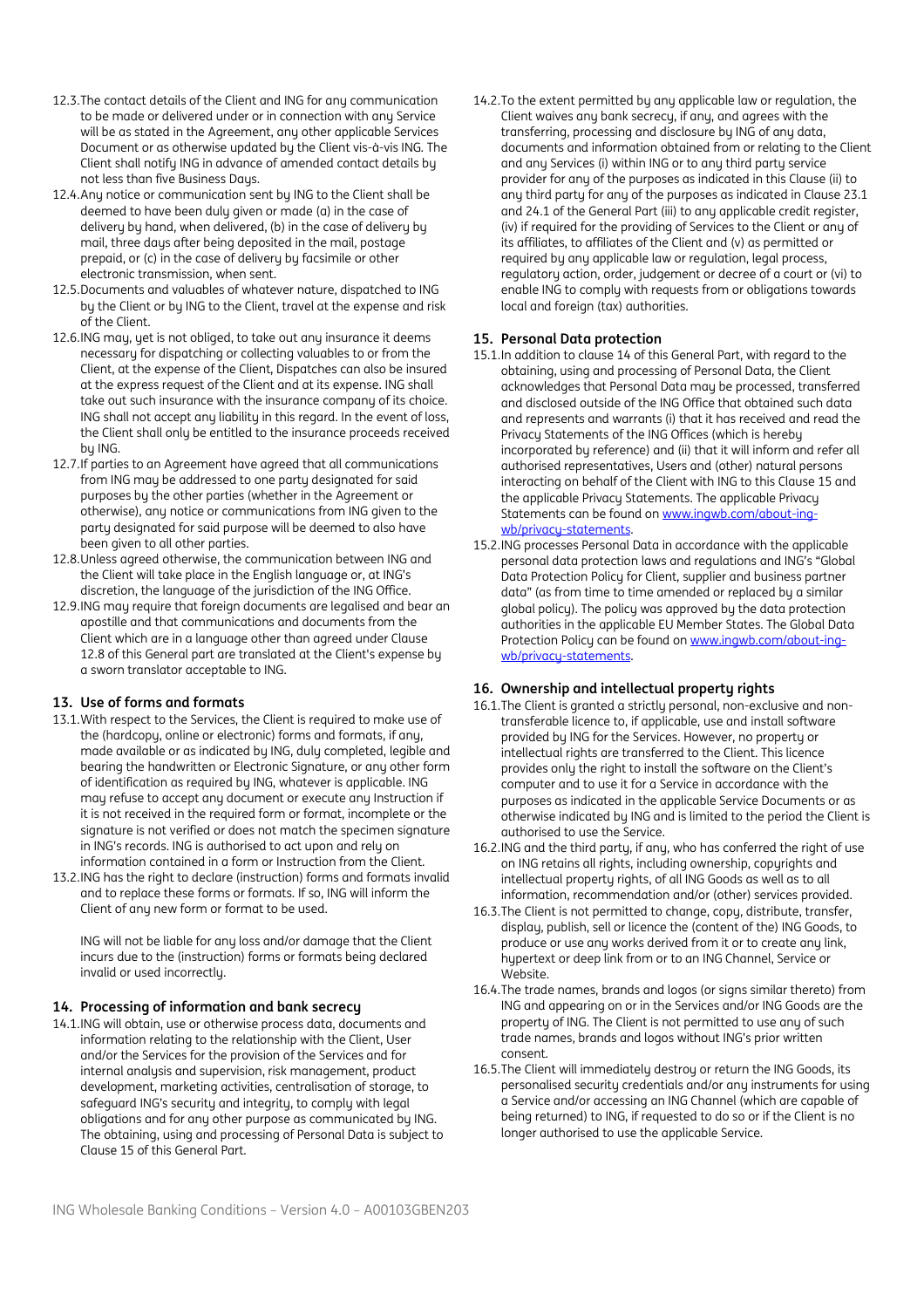# **17. System requirements and security**

- 17.1.The Client shall comply with and act upon the most recent instructions and system, software and other requirements for implementing, accessing and using a Service as stated by ING. ING will not be liable for any loss and/or damage incurred by the Client as a result of (i) changes to the software or equipment supplied by ING or a third party, (ii) improper functioning of equipment or software belonging to the Client or User (iii) failure to act upon instructions of ING or (iv) failure to comply with the conditions for implementation, access and use of a Service.
- 17.2.The Client may need to have internet access, access to an electronic communication network or software to be able to use a Service. ING is not a party to any agreement in this respect between the Client and its provider. All costs of access to and use of the services offered by these providers will be for the Client's account and ING will not be liable for any loss and/or damage incurred by the Client relating to the services offered by those providers.
- 17.3.The Client is responsible for the security of the systems and devices used to access a Service. Without prejudice to the foregoing, the Client is obliged to ensure that up-to-date anti-Virus software, anti-spyware software, firewall software or any other relevant security tools are used to ensure the security of (the access to) a Service. Should the Client discover or suspect a Virus, spyware or unauthorised access to a Service the Client shall inform ING without delay and shall immediately take all necessary measures to prevent any loss and/or damage. ING reserves the right to block access to (part of) a Service following any such report.
- 17.4.The Client shall ensure that correct log-off procedures are followed when exiting or leaving unattended a computer or other applicable device with which a Service is used or accessed. The Client shall further take all reasonable precautions to prevent unauthorised use of a Service and the operating stations or IT sustems from which a Service can be accessed.

# **18. Joint and several liability**

- 18.1.The obligations of each ING Office under the Service Documents are separate and independent obligations. Failure by an ING Office to perform its obligations does not affect the obligations of any other ING Office under the Service Documents. No ING Office is responsible for the obligations of any other ING Office under the Service Documents.
- 18.2.Unless otherwise instructed by ING, any debt arising under the Service Documents to a specific ING Office can only be repaid to that ING Office.
- 18.3.If the Client is, in whatever capacity, a joint beneficiary of a Service or a joint holder of an account or asset, it is, together with such other beneficiaries or holders, jointly and severally bound by and liable towards ING for all related obligations. The Client and each such person is, unless agreed otherwise, individually authorised to issue Instructions towards ING regarding such Service, account or asset.

# **19. Security Interest and set-off**

- 19.1.In addition to any other Security Interest granted to ING, the Client undertakes to grant a Security Interest and herewith grants a Security Interest over all present and future (i) claims the Client now or at any time, has or acquires against the ING Office and (ii) financial instruments, monies, documents and other goods held by ING, or a third party on behalf of ING, for or on behalf of the Client, as security for all existing and (contingent) future amounts the Client owes to the ING Office at any given moment which Security Interest ING herewith accepts.
- 19.2.The Client grants ING an irrevocable power of attorney, with the right of substitution, to grant, create, register and/or perfect a Security Interest over the claims as stated in Clause 19.1 to itself in the name of the Client.
- 19.3.The Client represents and warrants that it is authorised to grant and create the Security Interest and that the claims in question are or will be free of rights and claims of other parties than ING.
- 19.4.The Client undertakes vis-à-vis ING to provide (additional) collateral and Security Interests for all existing and future amounts that the Client owes to ING, on any account whatsoever, and to sign any agreement or any other documents that may be required in connection with the granting and the creation thereof, at the first request of ING and to the ING's satisfaction.
- 19.5.Each ING Office shall at all times be entitled to set-off all and any of its claims on the Client, whether or not due and payable and whether or not contingent, against any claims the Client has on such ING Office, whether due and payable or not, regardless of the currency in which such claims are denominated. If however the Client's claim on ING or ING's claim on the Client is not yet due and payable, ING shall not exercise its right of set-off except upon the occurrence of one of the following events, which shall render such claim due and payable: in the event of an attachment or garnishment being levied upon the Clients' claim on ING, in case recovery is being sought from such debt in any other way, in the event that a Security Interest or other restricted right is created thereon, the Client assigns its claims on ING to a third party, the Client is declared bankrupt, has entered into a moratorium of payments or another insolvency regulation or statutory debt repayment arrangement applies to the Client. Debts expressed in a foreign currency shall be set-off at the exchange rate on the day of set-off as determined by ING. If possible, ING shall inform the Client in advance that it intends to exercise its right of set-off.
- 19.6.At the request of ING, the Client shall promptly and duly enter into such further agreements, execute all such other documents and instruments and do all such other registrations, acts and things as ING may reasonably determine as necessary or desirable in order to give effect to the provisions of this Clause.
- 19.7.If there are in one jurisdiction more offices from the same ING legal entity a reference to ING Office shall in this Clause be construed as a reference to any and all ING offices of such legal entity in the same jurisdiction.

# **20. Liability**

- 20.1.Without prejudice to any other limitations of liability as stipulated in the Service Documents, ING will only be liable to the Client for any direct loss and/or damage, regardless of whether ING's liability is asserted on the basis of the Service Documents, the provision of Services, claim in contract, tort (including negligence), under an indemnitu, breach of statutoru dutu or otherwise.
- 20.2.For the avoidance of doubt ING will not be liable for any indirect or consequential loss or damage. Indirect and consequential loss or damage includes, but is not limited to, damage to reputation, costs of procuring an equivalent service or product and loss of profit, business, business opportunity, goodwill, data, anticipated savings, customers and contracts, and regardless whether or not such loss or damage was foreseeable.
- 20.3.ING will not be liable for any loss and/or damage incurred by the Client as a result of the non or defective execution of any Instruction or performance of any Service if this is caused by (the introduction of or amendment to) any law, order, regulation, decree or administrative action and/or any interference or act or omission by or under the order of a government, central bank or any other body claiming such authority. Furthermore ING will not be liable for any loss and/or damage incurred by the Client as a result of the confiscation, nationalization, requisition, sequestration, seizure, deprivation of the Account, Balance or any (other) asset or instrument by the government, central bank or any other body claiming such authority in the country of the relevant currency or where such Account, asset or instrument is held.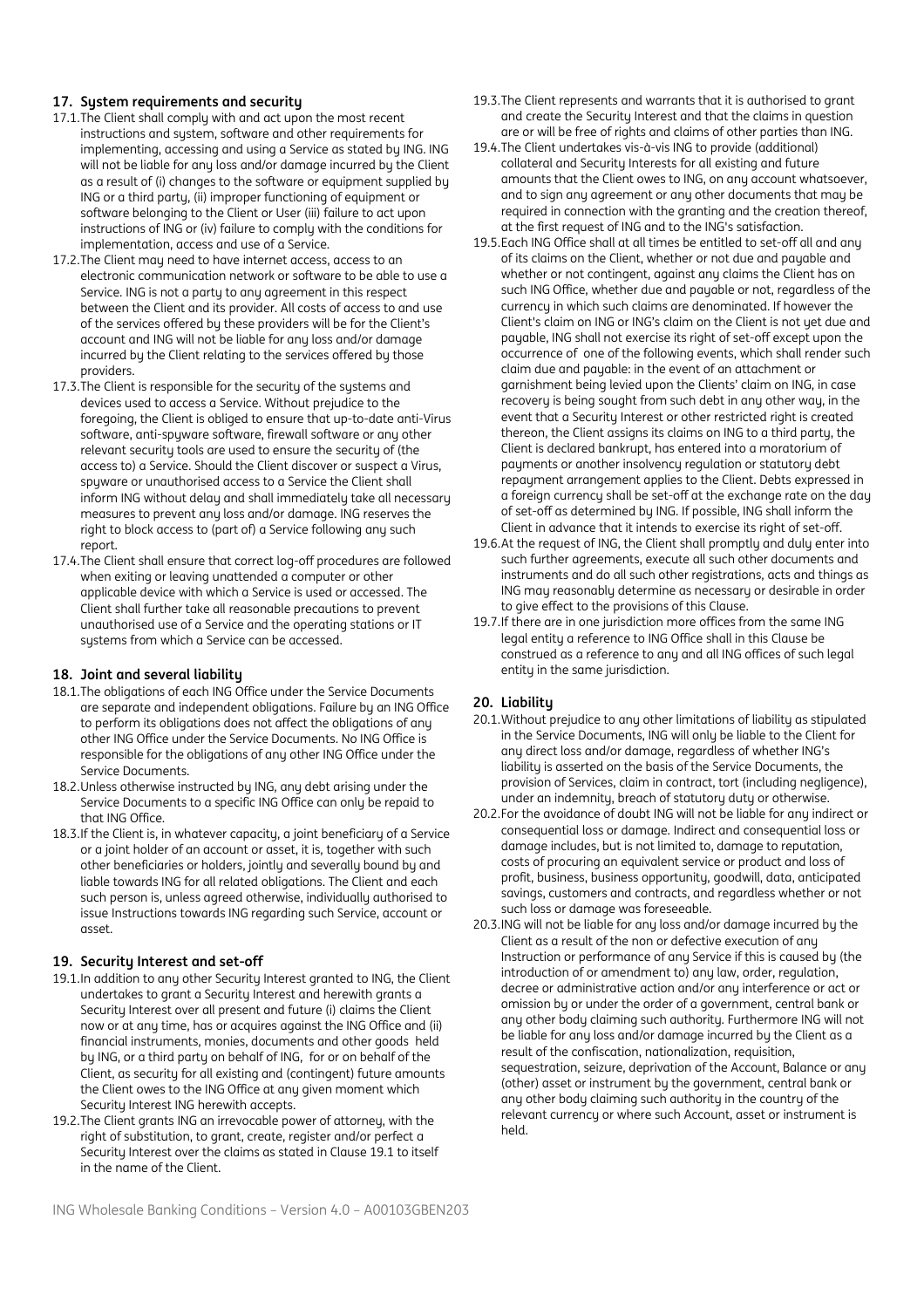- 20.4.Subject to Clause 20.2 of the General Part, ING does not exclude any liability under these Conditions for loss and/or damage caused by ING's gross negligence or wilful misconduct.
- 20.5.ING does neither warrant that the facilities for providing a Service will be available, uninterrupted or complete at all times nor that such facilities shall be free from errors, faults or Viruses. ING will not be liable for any loss and/or damage resulting from the use of (or inability to use) a Service, including losses or damages caused by Viruses.
- 20.6.The Website or any Service may provide links to external internet sites operated by a third party or said sites may contain links to the Website or a Service. ING will not be liable for the operation, use or content of such third party internet sites.

#### **21. Indemnity**

- The Client will indemnify ING against any direct, indirect and/or consequential loss, damage, cost and expense (including legal expenses) incurred by ING and arising from or in connection with:
- (i) ING being or becoming involved in any dispute, judicial or extrajudicial proceeding or any out-of-court (redress) proceeding between the Client and a third party;
- (ii) the collection of amounts owed by the Client to ING;
- (iii) the garnishment and/or attachment of the Account;
- (iv) claims by third parties made against ING in relation to the Client or any Service, unless caused by the gross negligence or wilful misconduct of ING;
- (v) failure by the Client or User to comply with any applicable law or the terms of a Services Document;
- (vi) fraud committed by the Client or User; and/or
- (vii) any power of attorney granted by (a) the Client to the User or a third party or by (b) a third party to the Client, and/or any action taken thereunder, being invalid, non-binding or unenforceable.

#### **22. Force majeure**

ING will not be liable to the Client for its failure to perform any obligation under the Service Documents if such failure results from any cause beyond ING's reasonable control including, but not limited to, acts of God, war or acts of terrorism, industrial disputes, strikes any breakdown or failure of transmission or communication facilities or clearing and settlement organisations, power disruptions, acts, laws or regulations of national, foreign or international administrative, civil, or judicial authorities. If a force majeure event occurs, ING will take such actions or measures as may reasonably be required to limit the adverse effects of such event.

# **23. Third parties**

- 23.1.In providing the Services, ING may make use of third parties and may (partially) subcontract activities.
- 23.2.ING shall not be liable for any loss or damage incurred by the Client due to any actions or omissions of any third party (including any broker, (intermediary) bank, agent, custodian, exchange, depositary or clearing house) if such party is necessary for the provision of Services or ING can prove that it has exercised reasonable skill and care in the selection of such third parties.
- 23.3.ING will not be a party to any underlying legal relationships between the Client and any third party.
- 23.4.A person who is not a party to the Service Documents has no rights to enforce or enjoy the benefit of any (term of) such document.

#### **24. Transferability**

- 24.1.ING may transfer and assign its rights and/or obligations under the Service Documents to a third party.
- 24.2.Without ING's prior written consent, the Client's rights and obligations relating to the Services and the claim that the Client has vis-à-vis ING by virtue of the Account or in connection with a

Service cannot be transferred or assigned and no Security Interest can and may be created over it, except for a transfer, assignment or Security Interest in favour of ING.

# **25. Partial invalidity/unenforceability**

If at any time any provision of the Service Documents is or becomes illegal, invalid or unenforceable in any respect under any law or regulation of any jurisdiction, the legality, validity or enforceability of the other provisions shall not in any way be affected or impaired thereby.

### **26. Term and termination**

- 26.1.The term of the Agreement regarding each Service will be as indicated in the applicable Service Document. If no specific term is indicated it is entered into for an indefinite period of time and the Client may terminate such Service in writing with a one calendar month notice period. The notice period will be calculated from the first day of the calendar month following receipt of such notice of termination. Unless indicated otherwise ING may at any time terminate such Service with a two months' notice period.
- 26.2.In case an Agreement has been concluded between one or several ING Offices and one or several Clients and such Agreement or Service thereunder has been terminated between an ING Office and a Client, the Agreement remains valid with respect to the other ING Offices and Clients.
- 26.3.ING is authorised to terminate the Agreement or terminate or suspend any specific Service with immediate effect and without being required to pay damages or any form of compensation:
	- (i) if it is unlawful or contrary to any (international) sanction list to provide a Service;
	- (ii) if ING has established or reasonably suspects that the Client uses or used any Service for activities or purposes that (a) are contrary to laws or regulations, (b) can harm ING's reputation or (c) undermine the integrity of the financial system;
	- (iii) in case of (suspicion of) misuse or fraudulent use of a Service by the Client;
	- (iv) if the Client no longer uses the Services for purposes pertaining to its profession, trade or business or if the Client has become a Consumer;
	- (v) in the event of bankruptcy, insolvency, moratorium, statutory debt adjustment, dissolution or liquidation of the Client or any other analogous proceedings;
	- (vi) in case the Client breaches any of its obligations under the Service Documents and fails to correct such failure within five (5) Business Days of receiving written notice of default from ING; and/or
	- (vii) in case of the garnishment, seizure and/or attachment of any claim of the Client on ING.
- 26.4.Upon termination, all Tariffs and outstanding obligations of the Client relating to such Service are immediately due and payable, whether or not relating to transactions taking place before or after termination, without prior written notice being required. Any Tariffs paid in advance for said period will not be reimbursed.
- 26.5.Rights and obligations under the Service Documents and Services which by their nature should survive, including, but not limited to, any and all indemnification provisions, will remain in effect after termination or expiration thereof.

#### **27. Counterparts**

Each Services Document may be executed in any number of counterparts and this has the same effect as if the signatures on the counterparts were on a single copy of a Services Document.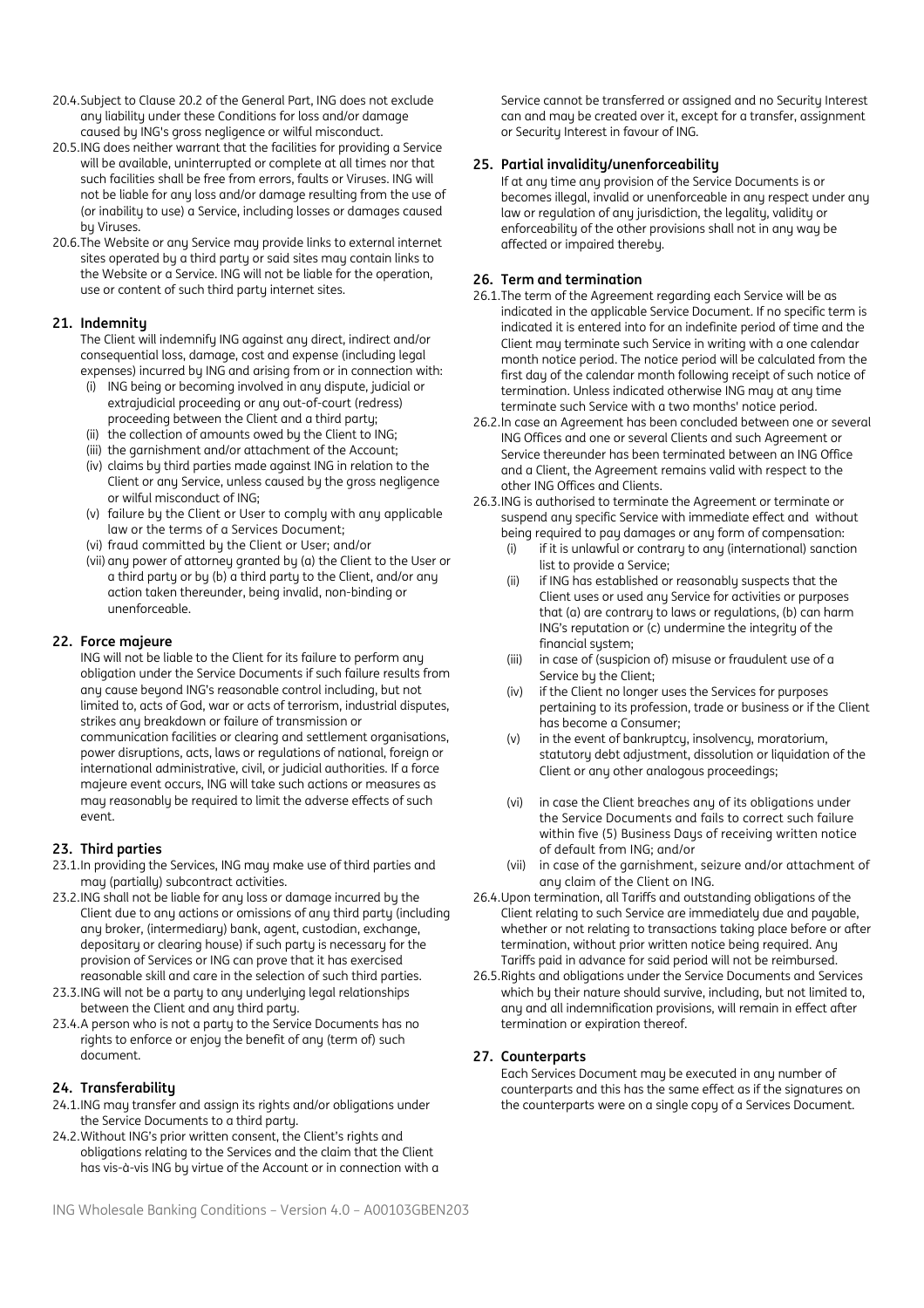# **28. Applicable law and jurisdiction**

- 28.1.Unless otherwise stipulated, the relationship between a Client and ING regarding a Service, including the Service Documents and any non-contractual obligations arising out of or in connection therewith, will be governed by and construed in accordance with the laws of the country in which the ING Office is located which is providing the relevant Service.
- 28.2.ING and the Client hereby irrevocably submit to the exclusive jurisdiction of the courts of the capital city of the jurisdiction whose laws govern the Service Documents in accordance with this Clause. ING may (if permitted by law) commence proceedings in another competent court and/or concurrent proceedings in any number of jurisdictions.
- 28.3.The Client will first raise any complaints arising from or relating to the Services with ING, taking into account the complaint procedure of the ING Office. Information regarding the applicable complaint procedure can be found on

https://www.ingpcm.com/en/complaints-procedures*.* The complaint procedure may be made available in the English language and any reply of ING may be made on paper or other durable medium.

#### **29. Definitions and interpretation**

29.1.Capitalised terms in these Wholesale Banking Conditions shall have the following meaning:

#### **Account**

Any account used for the execution of Payment Transactions held in the name of the Accountholder with ING or a third party PSP. **Accountholder** 

Each person which is the holder of an Account.

#### **Agreement**

Any agreement and/or any other form relating to Services between ING and the Client.

#### **App**

An application provided or approved by ING or a third party PSP on a phone, tablet or other (mobile) device.

# **Available Balance**

In relation to the Account the amount that the Client can freely dispose of, being the difference between the Balance - taking into account possible reservations, blocked and/or attached amounts and the zero balance or, in the event that a credit limit has been agreed with the Client, the credit limit.

#### **Balance**

The balance on the Account at any given point in time. This balance is calculated on Business Days at fixed intervals.

# **Business Day**

A day designated by the European Central Bank as a day upon which banks are open for the execution of Services and Payment Transactions, excluding any Saturdays, Sundays and national public and banking holidays in the jurisdiction of the ING Office involved in the relevant Service. More information regarding the applicable Business Days for each ING Office can be found in the Tariff Brochure and/or Website.

#### **Channel**

An ING Channel, any secure online banking system and/or electronic communication channel or App provided by a third party, an interbank communication system, or an ING interface via which PSPs can initiate Payment Orders and Information Requests regarding online Accounts.

#### **Client**

Each person who is obtaining Services from ING as agreed in the Agreement.

#### **Conditions** or **Wholesale Banking Conditions**

These wholesale banking conditions including its Schedules and annexes.

#### **Consumer**

Each person in a capacity as consumer or micro-enterprise (as

defined in the Payment Services Directive (Directive 2015/2366/EC of the European Parliament and of the Council of 25 November 2015 on payment services in the internal market)). **Debit Balance** 

The amount that the Client owes to ING as a result of a negative Balance on the Account.

# **Electronic Signature**

Data in electronic form attached to or logically associated with other electronic data and which serve as a method of authentication, including but not limited to a PKI, devices or files containing a private key with a personal digital certificate and, if applicable, the means of authentication and/or signing chosen by the Client and/or User, whether or not required for the use of an ING Authorisation Instrument, based on options given by ING, or an applicable third party (e.g. a password, and/ or any other confidential identification code or number known only to the Client or User).

#### **General Part**

The general part of the Conditions.

#### **Information Request**

A request by a third party PSP providing services to the Client to disclose information on the Client's online accessible Account(s) with ING regarding the Balance, Payment Transactions and/or availability of funds for an intended Payment Transaction. **ING** 

ING Bank N.V. and/or any of its direct and indirect (local or foreign) subsidiaries and/or any of its or their affiliates, branches and offices. A list of ING entities and offices is available at www.ing.com. The term ING includes the relevant ING Office.

# **ING Authorisation Instrument**

The procedures and instruments as indicated by ING which the Client or User must make use of to access and use a Service, to give (consent to) an Instruction and/or to enable ING to verify the identity of the Client or User, including an ING Payment

Instrument, an Electronic Signature, the PKI provided by ING or, if applicable, a third party, or any other means of access and use. **ING Channel** 

InsideBusiness, InsideBusiness Payments, InsideBusiness Trade, InsideBusiness Payments CEE Regional Site, InsideBusiness Payments CEE Local Sites, InsideBusiness Connect, ING Service for SWIFTNet, EBICS, the ING App, or any other secure online banking system and/or an electronic communication channel provided by ING.

#### **ING Goods**

Any ING Authorisation Instrument, ING Channel, Website, ING PKI device or other goods, instruments, equipment, documents, software-carrier and software provided by ING for the use of an Account, a Service and/or authentication of the Client or User. **ING Office** 

The relevant ING office providing the Service. More information regarding the ING office can be found in the relevant country specifics Schedule, the Tariff Brochure or obtained from the relevant ING Office.

#### **ING Paument Instrument**

An ING Authorisation Instrument which the Client, User or Beneficiary must make use of to access an ING Channel or give (consent to) a Payment Order to ING.

#### **Instruction**

The instruction or order, including a Payment Order, which is given by the Client or User.

#### **Payment Order**

The instruction that is given by the Client, User or the Beneficiary, whether or not through a Channel to execute a Payment Transaction.

#### **Payment Services**

The payment services under the Service Documents (including an Account) that ING provides to the Client through which Payment Orders can be issued and/or forwarded, Payment Transactions can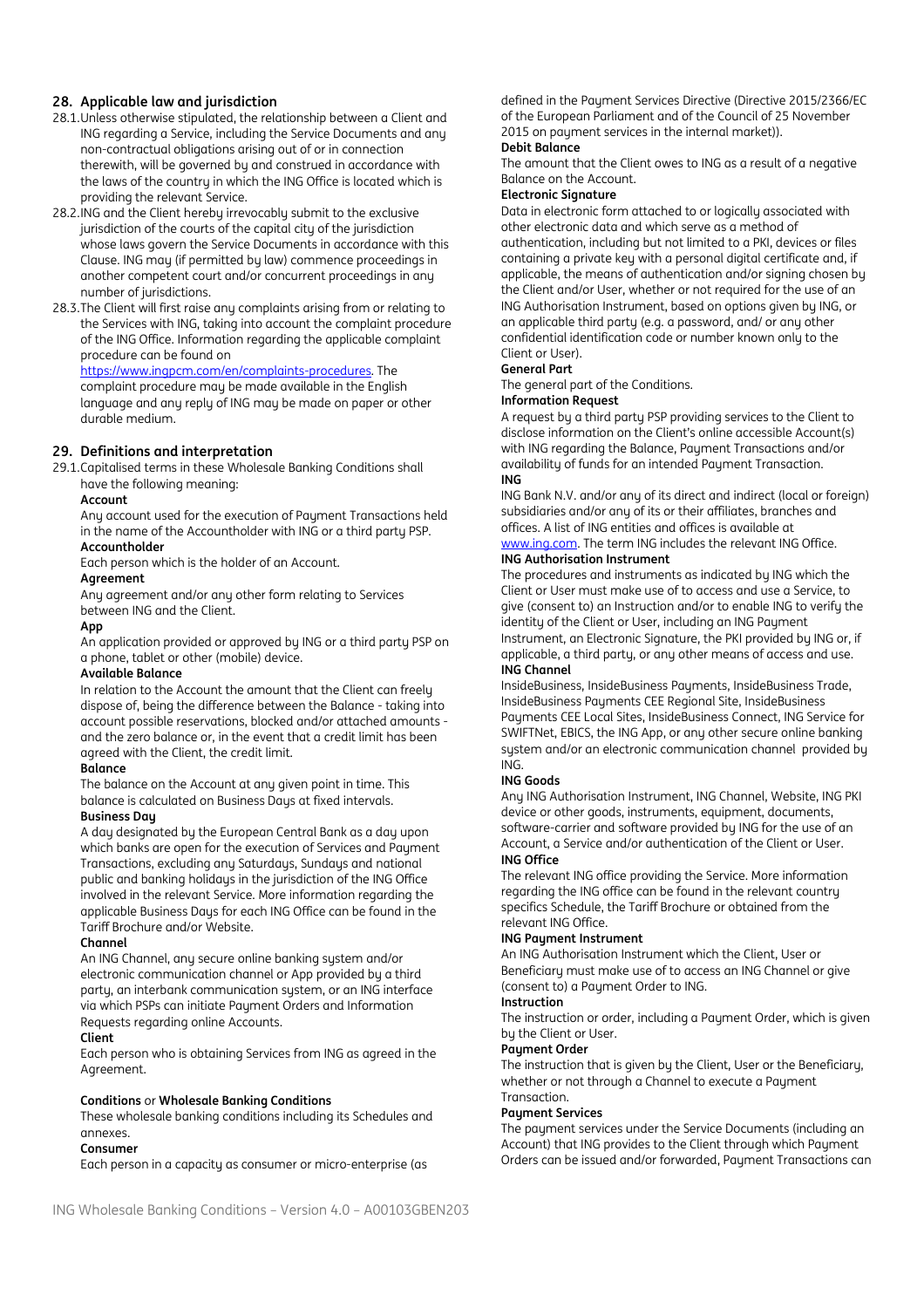be executed and information about Payment Orders and Payment Transactions can be provided to the Client.

#### **Payment Transaction**

An act initiated by the Client, User, Beneficiary or a third party, as the case may be, whereby funds in, to or from the Account are deposited, withdrawn, credited, debited or transferred.

# **Personal Data**

Any information that can be related directly or indirectly, alone or in combination with other information, to an identified or identifiable natural person.

#### **PKI**

A "public key infrastructure", a service provided by ING or a third party for the issuance and maintenance of digital certificates.

#### **Privacy Statement**

A document or statement from ING containing information on how the ING Office treats and takes care of Personal Data. **PSP** 

An institution that provides and executes payment services, also named payment services provider.

# **Schedule**

A schedule to these Conditions.

# **Security Interest**

(The creation of) a pledge, charge, hypothecation, mortgage, lien, assignment or any other security interest in the relevant jurisdiction.

#### **Services**

The services (including Payment Services) that ING provides to the Client under the Service Documents.

#### **Service Documents**

The Agreement, these Conditions and all (other) conditions, documents, (terms on) websites, user manuals, instructions or agreements regarding Services.

#### **Tariffs**

All costs, fees, commissions, expenses and charges for Services. **Tariff Brochure** 

The document(s) setting out the Tariffs and operational conditions of the ING Office for Services and if applicable information regarding interest and exchange rates.

#### **User**

A person that is directly or indirectly authorised by the Client to perform certain acts and/or issue Instructions, whether in written form, in person, through a Channel, or otherwise, for and on its behalf.

#### **Virus**

A virus or any other software routine that is meant or designed to provide access to, or allow use of, a computer system by an unauthorised person, to render such system useless, damaged or erased, or to disrupt or deteriorate its normal use.

#### **Website**

The website of the relevant ING Office.

# 29.2.Interpretation:

- (i) Words in singular shall include the plural and vice versa.
- (ii) Unless the context clearly requires otherwise, a reference to a Services Document shall include a reference to any annex or schedule thereto and a reference to a clause in a Services Document (or a schedule or annex thereto) shall be a reference to a clause of such Services Document (or schedule or annex thereto).
- (iii) Headings in the Service Documents are for ease of reference only.
- (iv) Unless a contrary indication appears, a reference in the Service Documents to
	- a "person" includes any natural person, legal entity, firm, company, corporation, government, state or agency of a state or any association, trust, joint venture, consortium or partnership (whether or not having separate legal personality) and shall include its successors in title, permitted assigns and permitted transferees;
- an agreement, conditions, terms, rulebook, regulation or document is a reference to such agreement, conditions, terms, rulebook, regulation or document as amended, supplemented or readopted from time to time; and
- a legal concept such as, but not limited to, insolvency or attachment, which term is not used in the relevant jurisdiction, shall be construed as a reference to an analogous concept in such jurisdiction.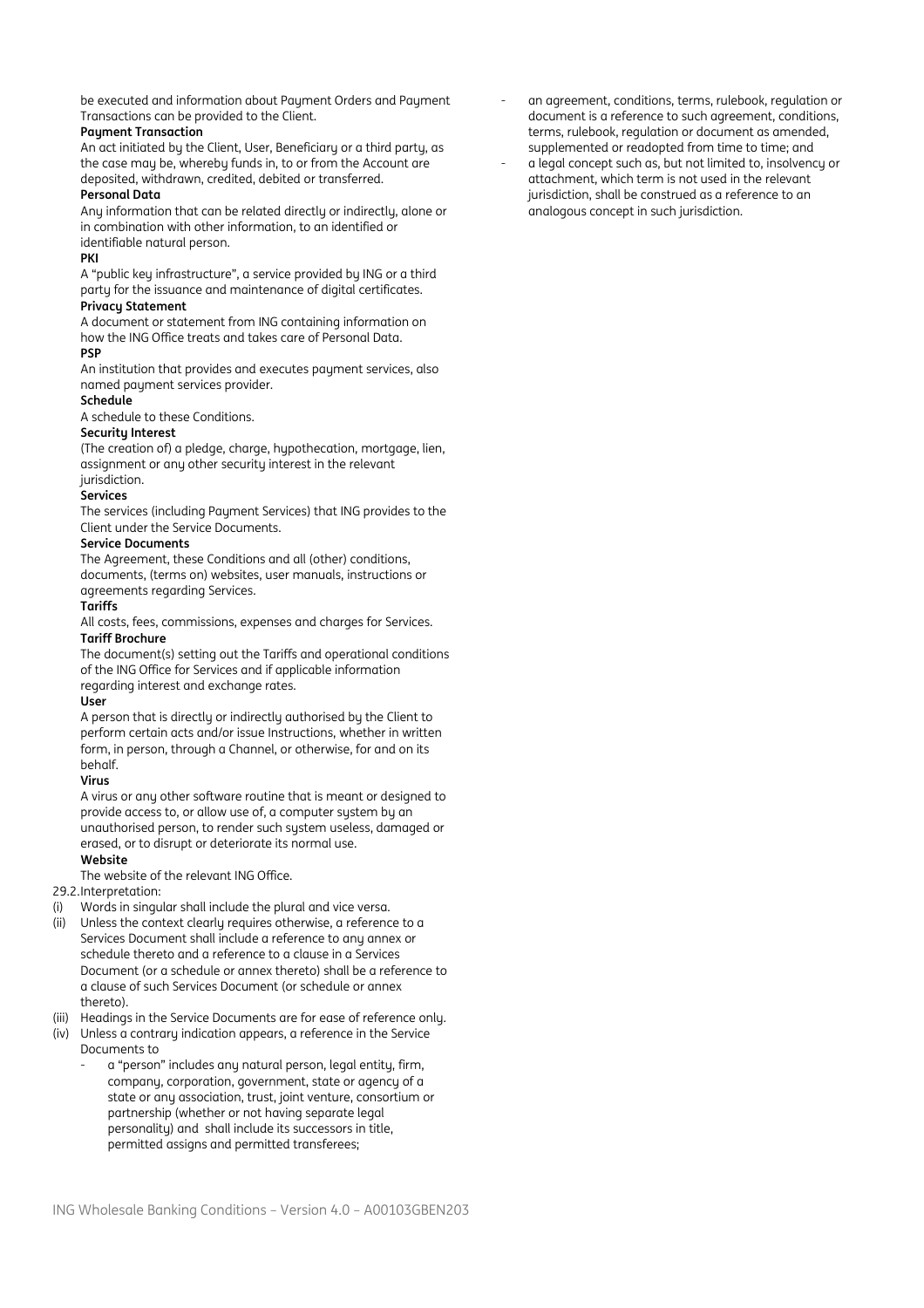# **Schedule Payment Services**

# **1 Scope**

- 1.1 Payment Services are intended for transfers, deposits, receipt and withdrawal of funds pertaining to the profession or business of the **Accountholder**
- 1.2 This Schedule is part of the Wholesale Banking Conditions. The conditions in the General Part of the Wholesale Banking Conditions and this Schedule apply to Payment Services.
- 1.3 Parties acknowledge that ING, when providing Payment Services, must comply with the rules and regulations of third parties such as the European Payments Council or any other relevant payment scheme, authority or body. In the event of a discrepancy between a Services Document and the rules and regulations of such third party, ING will provide the Payment Services in accordance with the rules of such third party.

# **2 Payment Orders**

- 2.1 Information on the manner in which the Client can give Payment Orders to ING is included in the relevant Service Documents.
- 2.2 The Client shall provide ING with complete, correct, unambiguous and accurate Payment Orders. ING is authorised to act upon and rely on information contained in a Payment Order howsoever received.
- 2.3 The Client will have to give its consent for the execution of Payment Orders. Unless agreed otherwise, the Client gives its consent to a Paument Order by entering its Electronic Signature and/or other required means of authentication and submitting it or otherwise completing the initiation. If consent by more than one User is required this shall be given once all relevant Users have entered their Electronic Signature and/or other required means of authentication.
- 2.4 If a Channel is used for the initiation of a Payment Order without (the use of) an ING Payment Instrument, the Client is deemed to have consented to the execution of the Payment Order once ING has received the relevant Payment Order.
- 2.5 ING is authorised to issue further instructions and set requirements and limitations regarding the use and form of any Payment Order and any means of authentication.
- 2.6 Each (manner to initiate a) Payment Order will be subject to restrictions as set out by ING in the Service Documents. Not all manners to initiate Payment Orders are available to each Client and a Client can only use a manner to initiate a Payment Order if so approved by ING.

### **3 Time of receipt and start of execution Payment Orders and Payment Transactions**

- 3.1 A Cut-off Time applies with respect to the start of the execution of Payment Orders. Information on the Cut-off Times and other times prior to which a Payment Order has to be received by ING are available at https://www.ingpcm.com/en/cut-off-times or as otherwise communicated by ING. Changes in the Cut-off Times can be applied with immediate effect and without prior notice.
- 3.2 The point in time of receipt of a Payment Order, whether or not through a Channel, is deemed to be the point in time that ING has recorded that it has been received and the Client has consented to it.
- 3.3 The execution period of a Payment Order as contemplated in Clause 4 of this Schedule shall start on the day of receipt provided that such Payment Order is received on a Business Day and before the relevant Cut-off Time. In the event that the Payment Order is received on a non-Business Day or after the relevant Cut-off Time, the Payment Order is deemed to have been received on the following Business Day. ING may make a reservation for the Payment Order in accordance with Clause 8 of this Schedule**.**
- 3.4 The Client may request, in the manner as set out and indicated by ING, that execution of a Payment Order shall start on a specific

day, at the end of a certain period or, if so agreed by ING, on the day on which the Client has placed funds at ING's disposal. The point in time of receipt of such Payment Order will be considered to be the agreed day for execution of the Payment Order. If the requested day is not a Business Day for the ING Office, the Payment Order will be deemed to have been received on the following Business Day. If a calendar month has fewer days than the date upon which the execution of a Payment Order to transfer a specified amount periodically is scheduled, the execution shall start on the last Business Day of that month.

- 3.5 Cut-off Times may apply for incoming Payment Transactions. If such transaction is not received on a Business Day or is received after the relevant Cut-off Time it is deemed to have been received on the following Business Day.
- 3.6 ING shall execute Payment Orders and incoming Payment Transactions on the basis of the Unique Identifier. A Payment Order or incoming Payment Transaction is deemed to be executed correctly if ING executes it on the basis of the Unique Identifier. Neither a name nor address is part of the Unique Identifier even when such information is required e.g. for control purposes pursuant to laws or regulations. ING shall have no obligation to check any discrepancies between the provided Unique Identifier and provided name or address.
- 3.7 ING is not liable for the consequences of the execution of a Payment Order or incoming Payment Transaction if the Unique Identifier provided does not belong to the intended person. However, if requested, ING shall make a reasonable effort to recover the monies in connection with the Payment Transaction. Any reasonable costs incurred by ING relating to such recovery may be charged to the Client.

# **4 Maximum execution time of Payment Transactions**

- 4.1 Paument Transactions in the lawful currencu of the EEA countru where the Account is held, to an account held with a PSP located in the same countru, as well as Payment Transactions in euros to an account held with a PSP located in an EEA country or a country that forms part of the "Single Euro Payments Area" from time to time shall be credited to the account of the PSP of the Beneficiary at the latest by the end of the following Business Day following the point in time of receipt of the Payment Order as specified in Clause 3 of this Schedule.
- 4.2 If a Payment Transaction referred to in Clause 4.1 above is initiated on paper, the execution period shall be extended by one Business Day.
- 4.3 Paument Transactions in the currencu of an EEA country which does not have the euro as its currency, to an account held with a PSP located in an EEA country shall be credited to the account of the PSP of the Beneficiary at the latest by the end of the fourth Business Day following the point in time of receipt of the Payment Order as specified in Clause 3 of this Schedule.
- 4.4 Other execution periods apply to Payment Transactions that do not fall under Clauses 4.1, 4.2 or 4.3 of this Schedule. More information can be found in the Tariff Brochure or obtained from ING.

# **5 Book Date and Value Date**

- 5.1 The Client cannot prevent the crediting of payments into its Account.
- 5.2 Subject to Clause 3.5 of this Schedule, when ING receives an amount that is to be credited to the Account without any currency conversion, or with a currency conversion between two EEA currencies, ING shall credit this amount on the same Business Day. In that case, the Value Date is the same as the Book Date. When ING receives an amount to be credited to the Account and a currency conversion in or from a non-EEA currency is required, the Book Date can differ from the Value Date.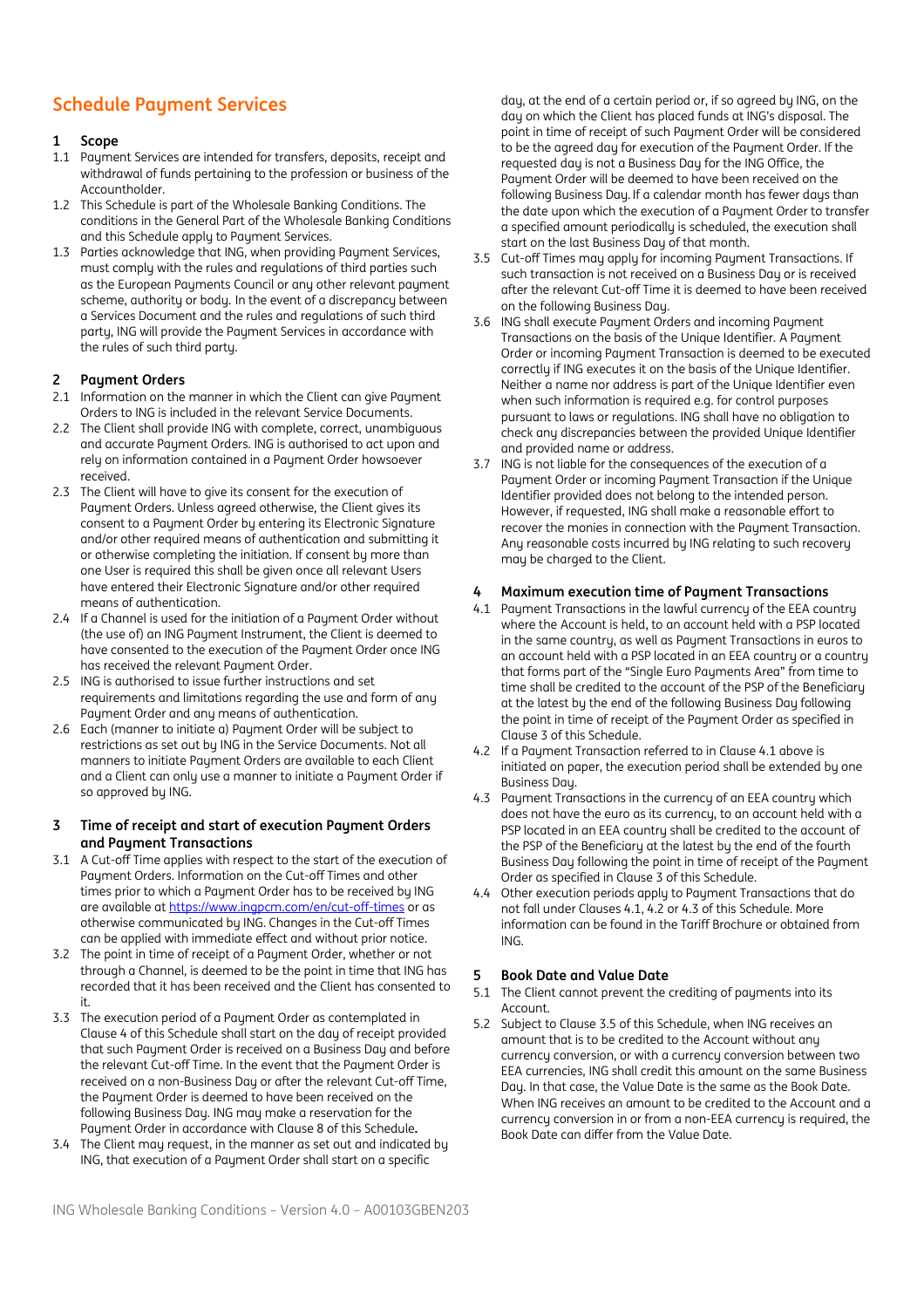- 5.3 In addition to Clause 8 of the General Part, when ING receives a notification to credit an amount to the Account, ING may credit such amount before ING actually receives it. In that case, the Book Date is the Business Day upon which the amount is credited to the Account and the Value Date is the Business Day upon which ING actually receives such amount and is at ING's disposal. In the period between the Book Date and the Value Date, the credited amount is not taken into account for the calculation of interest. If monies are withdrawn or debited from the Account during this period such that a Debit Balance would have arisen had ING not credited the amount before actually receiving it, the Client is obliged to pay debit interest over this Debit Balance. In case ING does not unconditionally receive the relevant amount free at its disposal ING may, without prior notification, reverse the credit entry by debiting the same amount from the Account. If the amount received or to be received was converted into another currency when crediting the Account, ING may make the debit entry in such other currency at an exchange rate as determined by ING at the time of execution. All costs in connection with the reversal are for the Client's account.
- 5.4 When ING executes a Payment Transaction from the Account, ING debits the Account on the Business Day on which ING has started the execution in accordance with Clause 3 of this Schedule. In that case, the Value Date is the same date as the Book Date

#### **6 Revocation of Payment Orders**

Unless otherwise stipulated in the Service Documents, Payment Orders are irrevocable. However, Payment Orders received by ING with a scheduled execution date may be revoked by the Client provided that such option is supported in an ING Channel and the revocation has been received by ING via the relevant Channel and before the Cut-off Time on the Business Day preceding the scheduled execution date. A Payment Order initiated through a third party PSP has to be revoked with such PSP. Information on the manner in which a Payment Order must be revoked is included in the relevant Service Documents. Payment Orders with a scheduled execution date will not automatically be revoked by the termination of the ING Channel through which such Payment Order was initiated.

#### **7 Refusal, suspension and forwarding of Payment Orders, Payment Transactions and Information Requests**

- 7.1 ING may (fully or partially) (a) refuse to execute or forward or (b) suspend execution or forwarding of any Payment Order, (incoming) Payment Transaction or Information Request, if:
	- (i) the Payment Order, Payment Transaction or Information Request is incomplete, incorrect or ambiguous or not in line with an agreed Service;
	- (ii) there is any doubt as to the validity or legality of the Payment Order, Payment Transaction or Information Request or the identity or authority of the person giving it;
	- (iii) a Payment Order, Payment Transaction or Information Request is received via a third party PSP and there is any doubt as to the identity or authority of such party or there is a suspicion of unauthorised or fraudulent access to the Account or suspicion of unauthorised or fraudulent initiation of a Payment Order, Payment Transaction or Information Request by such party;
	- (iv) the power of attorney of the relevant User has been amended, revoked or is otherwise no longer valid;
	- (v) (only for Payment Orders) the Available Balance on the Account is insufficient or the Payment Order exceeds any applicable limit;
	- (vi) (only for Payment Orders) the Account is blocked or attached;
	- (vii) (only for Payment Orders) a Security Interest, right of setoff or a retention right exists on the related Account;
	- (viii) the Payment Order, Payment Transaction or Information

Request violates any applicable law or regulation, (inter)national sanction list or ING's internal policy;

- (ix) the Payment Order or Information Request violates or breaches any agreement between ING and the Client;
- (x) the Payment Order concerns a currency which is not freely available to ING;
- (xi) the Payment Order or Information Request does not comply with the form, format and/or other requirements of ING;
- (xii) the Client is indicted or otherwise subject to any criminal or regulatory investigation or convicted; or
- (xiii) there is a suspicion of money laundering or fraud or a suspicion of unauthorised or fraudulent use of an ING Payment Instrument or a Payment Service, or irregularities related to its security, until it is evident that this suspicion is without grounds.
- 7.2 When the Available Balance on the Account is insufficient ING may execute a Payment Order with a scheduled execution date on the next three consecutive Business Days from the initial execution date as soon as the Available Balance is sufficient. Point in time of receipt of such Payment Order is deemed to be the point in time the Available Balance is sufficient to execute such Payment Order. ING will refuse the (execution of the) Payment Order if the Available Balance is still insufficient at the end of the third Business Day.
- 7.3 Unless ING agreed to provide such Service, an ING Office will not execute or forward a received Payment Order or Information Request regarding an Account held with a third party PSP or another ING Office. ING will not notify the Client in accordance with Clause 7.5 of this Schedule in such an event.
- 7.4 ING will not be liable for any loss and/or damage resulting from the non-execution or non-timely execution of the Payment Order, Payment Transaction or Information Request as a result of a refusal or suspension in accordance with this Clause 7 or from a reversal of a Direct Debit in accordance with Clause 19.2 of this Schedule.
- 7.5 Unless prohibited by applicable laws or regulations, ING will notify the Client of its refusal or suspension to execute or forward a Payment Order or Information Request and, if possible, the reasons for the refusal or suspension and the procedure for correcting any factual mistakes that led to the refusal or suspension. ING shall notify the Client as soon as possible and for Payment Orders in any case within the time lines for such Payment Order as indicated in Clause 4 of this Schedule. ING may charge the Client for the refusal or suspension of a Payment Order as specified in the Tariff Brochure.

#### **8 Reservation for Payment Transactions**

Reservations can be made bu ING for Paument Transactions. In the event that a Payment Transaction is received on a day that is not a Business Day or after the Cut-off Time, a reservation, if any, takes place immediately and the execution will start on the following Business Day. A reservation lowers or raises the Available Balance by the amount of the Payment Transaction to which the reservation relates.

#### **9 Payment Order in writing**

- 9.1 A Payment Order in writing must be submitted in accordance with the requirements of ING.
- 9.2 By signing the appropriate form and submitting this form to ING, the Client gives its consent to the execution by ING of the Payment Order specified in the form. A fully completed and signed form constitutes an ING Payment Instrument.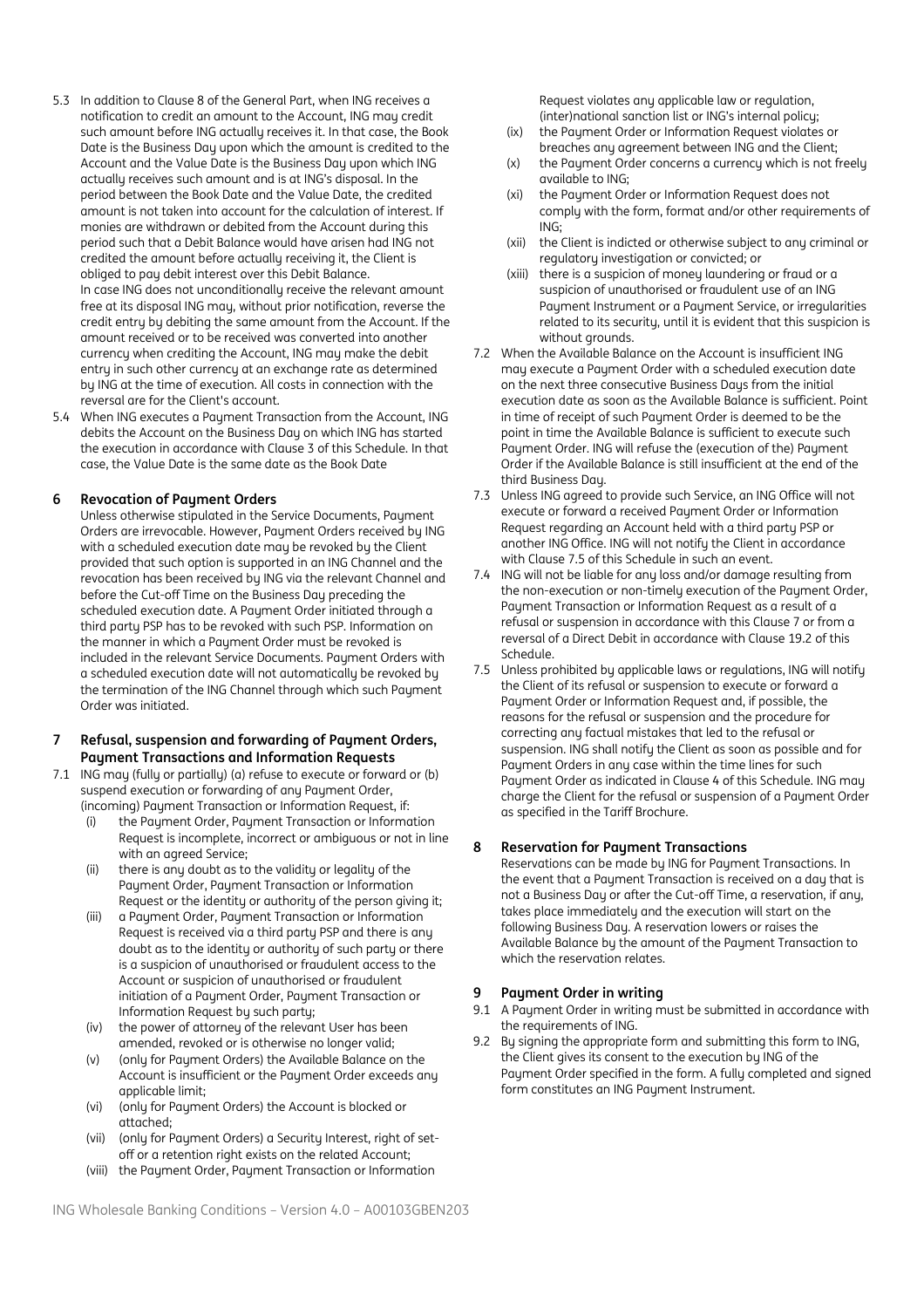### **10 Currency of the Account and execution of foreign currency Payment Orders**

- 10.1 Accounts can be opened in the currencies as specified by the ING Office. The Balance on the Account is held in the currency as indicated in the Agreement. Additional conditions may apply regarding Accounts held in currencies other than Euro, United States Dollar, British Pound, Swiss Franc or the lawful currency of the jurisdiction where the Account is held.
- 10.2 Payment Orders can be executed in the currencies as specified and agreed by the ING Office. ING may decline Payment Orders in other currencies.
- 10.3 If the Client pays or receives amounts in a currency that is not the currency of the Account, ING shall debit or credit the Account with the equivalent value of such amounts in the currency of the Account. ING will determine the equivalent value on the basis of an exchange rate set by ING.
- 10.4 ING may, at any time, change exchange rates with immediate effect and without prior notice. Exchange rates are determined by ING on a daily or more frequent basis. Information regarding the applicable rate can be found in the Tariff Brochure and/or the Website of the ING Office.
- 10.5 In order to maintain a Balance and execute Paument Transactions in the currency of the Account, other than the lawful currency of the jurisdiction where the Account is held, ING will hold a correspondent account at a PSP in the country of that currency. If the Agreement between ING and the PSP in respect of the correspondent account ends or is terminated for whatever reason, ING may terminate the Agreement and/or the Payment Service relating to the Account with immediate effect.

# **11 ING Payment Instrument**

- 11.1 The terms regarding an ING Authorisation Instrument as incorporated in the General Part also relate to the use of an ING Payment Instrument. In addition the Client shall, and shall ensure that a User shall, forthwith report to the police and the other appropriate authorities the relevant events as referred to in Clause 5.7 under (i) of the General Part.
- 11.2 Upon receipt of the notification as indicated in Clause 5.7 of the General Part, ING shall take appropriate measures to prevent any (further) misuse of the ING Payment Instrument. At the Client's request ING will provide it with the means to prove that it made such notification up to 18 months after the notification.
- 11.3 In addition to the Available Balance and possible limits for User(s), limits can apply for specific ING Payment Instruments or Channels. These limits may consist of minimum and/or maximum amounts for which Payment Transactions can be carried out with an ING Payment Instrument or via a Channel. ING may change such limits and in urgent situations such changes can be applied by ING with immediate effect. ING will inform the Client accordingly.
- 11.4 ING may assign a validity period to a ING Payment Instrument and ING is entitled to shorten or extend such validity period at any time.

#### **12 Blocking**

In addition to Clause 6 of the General Part, ING is authorised to block the Available Balance, an ING Payment Instrument or (access to a) Service in case of any of the events as indicated in Clause 6 of the General Part or Clause 32 of this Schedule.

#### **13 Unauthorised Payment Transactions**

13.1 Until the Client has notified ING, the Client will bear any loss and/or damage resulting from unauthorised Payment Transactions that result from the use of a lost or stolen ING Payment Instrument, personalised security credentials of an ING Payment Instrument or any means of access to an ING Channel or, if the Client or User has failed to keep the personalised security credentials safe, from the misappropriation or unauthorised use of an ING Payment Instrument.

- 13.2 Without prejudice to Clause 13.1 and 13.3 of this Schedule and/or any other limitations of liability as stipulated in the Service Documents, when ING is responsible for the execution of a Payment Transaction and has established that such Payment Transaction has not been authorised by the Client, ING will refund the Client the amount of such unauthorised Payment Transaction no later than by the end of the following Business Day after being notified of the unauthorised Payment Transaction. The Value Date of such refund shall be the date the amount of the unauthorised Payment Transaction has been debited.
- 13.3 The Client shall bear any loss and/or damage relating to any unauthorised Payment Transaction if incurred by acting fraudulently or by failing to fulfil one or more of its obligations under Clause 11 of this Schedule intentionally or with gross negligence. If so, the Client shall be liable for any loss, damage, costs and expenses incurred by ING as a result thereof or to prevent further loss and/or damage to ING or third parties.
- 13.4 When ING demonstrates, in accordance with Clause 10 of the General Part that the Payment Transaction has been executed through the use of an ING Payment Instrument made available to the Client or User, the Client is deemed to have authorised and consented to the Payment Transaction.
- 13.5 The Client expressly acknowledges and agrees that if ING receives a Payment Order through a Channel initiated without (the use of) an ING Payment Instrument, ING may rely that it is issued by authorised persons. ING excludes any liability for any such Payment Transaction claimed to be unauthorised.

#### **14 Defective execution of Payment Transactions**

- 14.1 Unless agreed otherwise, ING, if responsible for the execution of Payment Orders or Payment Transactions, will be liable to the Client for the correct execution, unless, if relevant, it can prove to the Client, and where relevant to the Beneficiary's PSP, that the Beneficiary's PSP received the amount of the Payment Transaction within the maximum execution timelines of Clause 4 of this Schedule.
- 14.2 If ING is liable for the defective execution, it will credit to the Account the amount of the defectively executed Payment Transaction without undue delay. The Value Date of such credit shall be the date the amount of the defective Payment Transaction has been debited or should have been credited.
- 14.3 Without prejudice to Clause 14.1 and 14.2 of this Schedule, the Client expressly acknowledges and agrees that if ING receives a Payment Order through a Channel initiated without (the use of) an ING Paument Instrument. ING has executed the Paument Order correctly if executed based on the information contained in the received Payment Order.

#### **15 Fraud or security threats notifications**

ING shall inform the Client in accordance with the procedure as indicated in the applicable Service Documents, in the event of suspected or actual fraud or security threats regarding a Payment Service or ING Payment Instrument used by the Client, unless such communication would compromise objectively justified security reasons or is restricted or prohibited by applicable laws or regulations.

#### **16 Interest**

- 16.1 ING will only credit interest to an Account that has been agreed by ING and the Client to be interest bearing.
- 16.2 Credit interest may be negative, in that case the Client shall pay either interest or a fee for maintaining any Credit Balance to ING on the interest payment dates as agreed upon in the Service **Documents**
- 16.3 The Client is obliged to pay debit interest on a Debit Balance. If the relevant reference rate (e.g. Euribor or Eonia) is below zero, such reference rate will be deemed zero.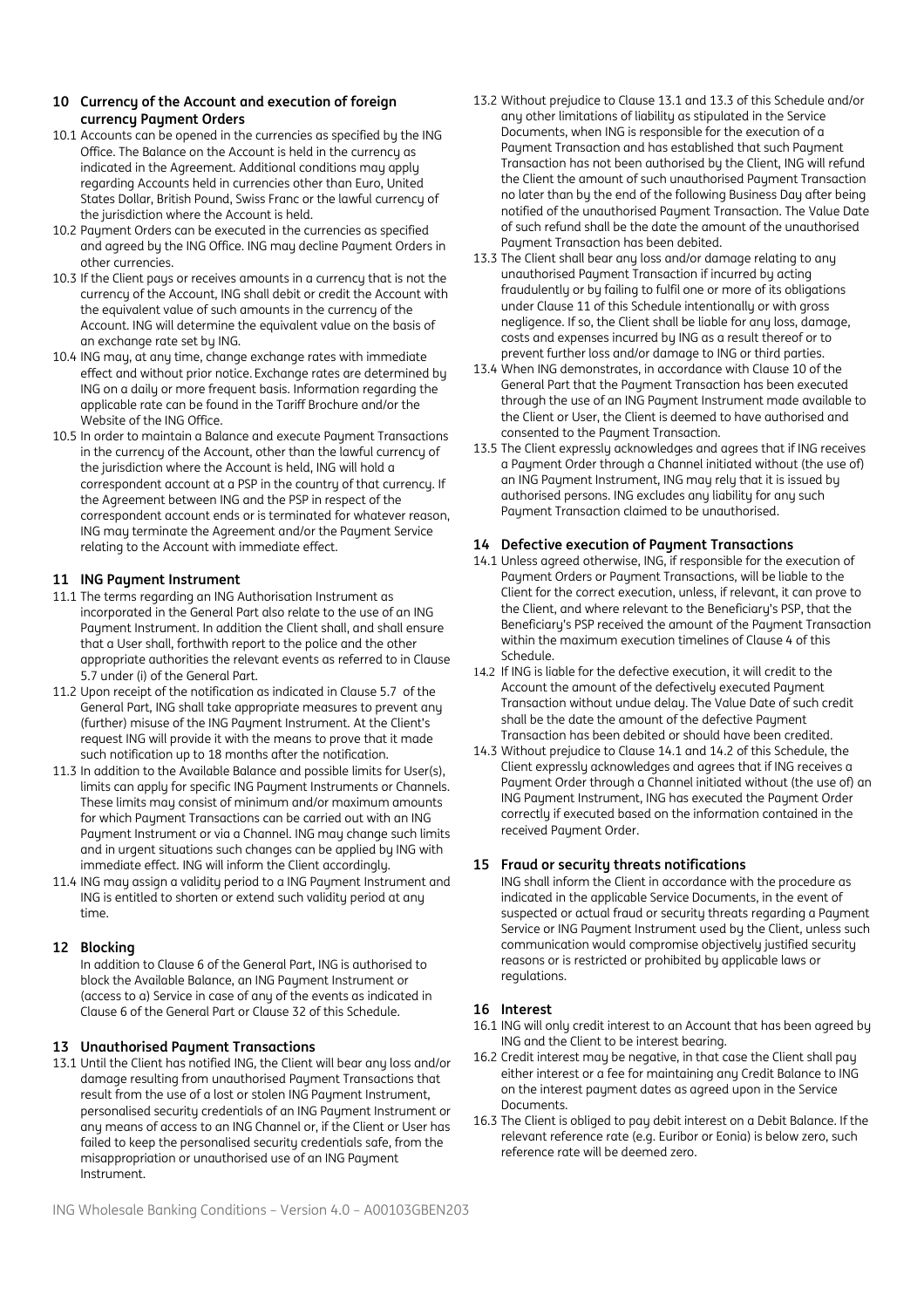- 16.4 The credit and debit interest rate shall be determined by ING. ING may, at any time change the interest rates (including, if the interest rate is based upon a reference rate, the margin applied by ING above or below such reference) with immediate effect and without prior notice. Changes in the reference upon which an interest rate is based (e.g. Euribor for Eonia) can be made by ING upon two months' notice.
- 16.5 A Debit Balance exceeding an agreed credit limit (or if none, any Debit Balance) constitutes an unauthorised Debit Balance. An unauthorised Debit Balance is immediately due and payable without prior written notice being required and default debit interest rates apply and shall accrue until repayment of the unauthorised Debit Balance. The existence, even for a short period, of an unauthorised Debit Balance does not imply that the Client has any right to a credit limit.
- 16.6 Information regarding the applicable credit, debit and default interest rates, the interest periods and interest payment dates can be found in the applicable Service Documents, Tariff Brochure and/or the Website of the ING Office.

# **17 Charging principles for Payment Transactions**

- 17.1 A distinction can be made between three tupes of charaina principles with respect to the costs of the execution of Payment Transactions:
	- Shared Cost (SHA): the Client pays the costs of ING and the Beneficiary pays the other costs;
	- Our Cost (OUR): the Client, initiating the Payment Order, pays all costs involved;
- Beneficiary Cost (BEN): the Beneficiary pays all costs involved. 17.2 When ING executes a Payment Transaction from the Account to an account held with a PSP located in an EEA country, the transaction will be executed by ING based on SHA, even if the Client has opted for OUR or BEN.
- 17.3 Payment Transactions which do not fall under Clause 17.2 of this Schedule shall be executed by ING in accordance with the choice for OUR, SHA or BEN as specified in the Payment Order. If no choice is made the Paument Transaction will be executed on the basis of SHA.
- 17.4 ING will charge the costs for incoming Payment Transactions to the Client in accordance with the instructions received with that transaction. ING has the right to deduct the amount of the costs from the transaction amount, but shall specify these amounts separately.

### **18 SEPA Direct Debit Core, SEPA Direct Debit B2B and local Direct Debit**

- 18.1 The Client's Account can be debited based on (i) a SEPA Direct Debit Core or a SEPA Direct Debit B2B, provided the Account is held in euro, or (ii) if applicable, a local Direct Debit scheme, depending on the specifications in the Client's mandate to such Direct Debit.
- 18.2 The Client is deemed to have consented to a Direct Debit by issuing its Direct Debit mandate to the Beneficiary. Mandates can only be revoked with the Beneficiary and not with ING.
- 18.3 The Client must submit to the ING Office where its Account is held, in the manner as required by such ING Office, either a copy of the SEPA Direct Debit B2B mandate or information regarding such mandate. The Client must further submit specific instructions relating to that mandate and any revocations and amendments thereto. All such information must be submitted as soon as possible and at the latest the Business Day preceding the day the (next) Direct Debit under the mandate has been scheduled.

# **19 Refund of a Direct Debit**

- 19.1 ING will refund a Direct Debit at the Client's request submitted in accordance with Clause 19.3 of this Schedule, irrespective of the underluing reason for such request. A SEPA Direct Debit B2B cannot be refunded at the Client's request.
- 19.2 ING has the right at its own initiative to reverse a Direct Debit.

including a SEPA Direct Debit B2B.

- 19.3 The Client must, in the manner indicated by ING, file a request to refund a Direct Debit with the ING Office where its Account is held within 8 weeks from the date on which the funds were debited from the Account.
- 19.4 ING shall credit the total amount of the Direct Debit to the Account of the Client within a maximum of ten Business Days after the receipt of a timely and correctly submitted request to refund such Direct Debit.
- 19.5 In the event of a refund or reversal of a Direct Debit, no compensation shall be paid for expenses or interest that has been charged to the Client. Furthermore, no credit interest shall be paid over the amount of the refund or reversal.

# **20 Unauthorised Direct Debit**

In the event that the period to request a refund of a Direct Debit as specified in Clause 19 of this Schedule has expired and the Client claims that the Direct Debit was unauthorised, the procedure set out in Clause 30 of this Schedule will apply. .<br>However, the Client cannot claim with ING that a SEPA Direct Debit B2B was unauthorised, if it has failed to inform the ING Office in accordance with Clause 18.3 of this Schedule of specific instructions relating to the relevant mandate or any revocation or amendment thereof in a timely and correct manner.

### **21 Direct Debit block by the Client**

- 21.1 If requested ING will apply to, or remove from the Account, a selective or general Direct Debit block. A selective block can be a blacklist block or a whitelist block. As a result of a blacklist block, any Direct Debit to the credit of a Unique Identifier, creditor identification number, mandate identification number or to the credit of accounts held with a PSP in a certain country will not be executed. As a result of a whitelist block, no Direct Debit will be executed, except for Direct Debits to the credit of those Beneficiary identification numbers (if applicable, in combination with specific mandate identification numbers) which the Client has expressly communicated to ING. As a result of a general block, no Direct Debit will be executed.
- 21.2 The Client must submit a request to apply or revoke a selective or general Direct Debit block in the manner as indicated by ING. A Direct Debit block shall come into effect no later than the following Business Day after receipt of such request provided it has been received before the Cut-off Time.

# **22 Direct Debit block by ING**

ING has the right at its reasonable discretion to apply a general or selective Direct Debit block to the Account. ING shall notify the Client as soon as possible stating the reasons for the block and if necessary which measures the Client should take to lift the block, unless such communication would compromise objectively justified security reasons or is restricted or prohibited by applicable laws or regulations.

#### **23 Cheques**

- 23.1 If agreed, the ING Office will make Cheques available to the Client.
- 23.2 The Client is deemed to have consented to a Payment Transaction based on a Cheque by completing and signing the Cheque and providing it to the Beneficiary. The Client's Account will, subject to these Conditions and any limitations regarding the execution of Payment Orders and Payment Transactions, be debited based on such Cheque presented by or on behalf of the Beneficiary to ING for payment.
- 23.3 A completed and signed Cheque is an ING Payment Instrument. In addition to the provisions relating to ING Payment Instruments the following applies to the use of Cheques:
	- (i) the Client may only use Cheques issued or approved by ING;
	- (ii) the Client may not put a future date on a Cheque;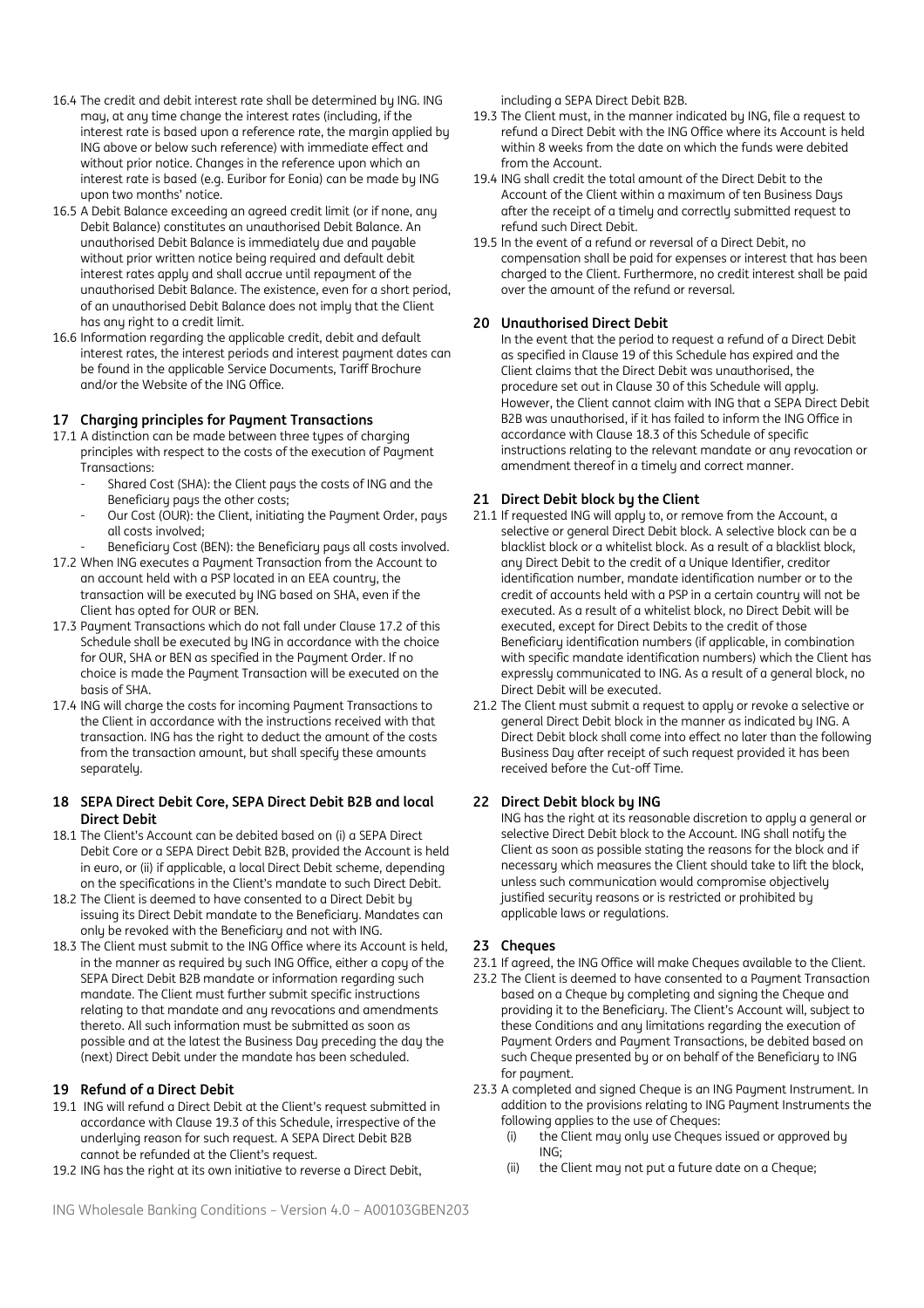- (iii) ING shall not be liable for any loss or damage incurred by the Client as a result of ING paying a Cheque before the date inserted on it or as a result of the counterfeiting, forgery or fraudulent use of Cheques;
- (iv) the Client shall without undue delay notify the ING Office in accordance with Clause 5.7 of the General Part on becoming aware of any loss, theft, misappropriation or unauthorised use of a Cheque;
- (v) the Client may revoke or stop payment of a Cheque in accordance with and subject to any restrictions in applicable laws and regulations before it has been presented by or on behalf of the Beneficiary to ING for payment. ING may apply a fee for revoking or stopping a Cheque as specified in the Tariff Brochure; and
- (vi) the Client must return to ING any unused Cheques upon termination of (the Payment Service relating to) the Account.

### **24 Cash deposits**

- 24.1 If the Service of cash deposits is available with the ING Office, the Client may if agreed during office hours on Business Days make cash deposits in the currency of the Account into the Account at the counter of the ING Office, if available, at a cash deposit machine on the premises of the ING Office, or in any other manner specified by the ING Office, provided the currency of the deposit is the lawful currency of the jurisdiction of the ING Office. The Client may make a deposit in another currency if so agreed by the ING Office.
- 24.2 When the Client deposits cash in accordance with Clause 24.1 of this Schedule, the Client gives its consent to ING to execute the Payment Order by signing the relevant form, entering its Electronic Signature, ING Authorisation Instrument or via any other method as required by ING. The Client may not subsequently revoke the Payment Order.
- 24.3 ING may impose restrictions regarding the minimum and/or maximum amount in coins and number of banknotes that may be deposited at a cash deposit machine. If the Client wishes to deposit coins or banknotes at the counter of an ING Office or through other accepted means, additional requirements/restrictions may apply.
- 24.4 Cash that is deposited by the Client is counted and its authenticity may be verified. ING is obliged to confiscate counterfeit coins and banknotes and will not credit these to the Account nor will it provide any compensation for the confiscated coins and banknotes.
- 24.5 The Client will receive a receipt specifying the amount deposited. A transaction slip from a cash deposit machine is for information purposes only and the Client may not derive any rights therefrom. Notwithstanding Clause 29 and 30 of Schedule Payment Services, if the referenced amount is incorrect, the Client must report this immediately at the counter of the ING Office.
- 24.6 Cash deposits in the currency of the Account made on a Business Day will be credited to the Account at the latest the following Business Day, after which the amount is at the Client's disposal.

# **25 Cash withdrawals**

- 25.1 If the Service of cash withdrawals in banknotes and/or coins is available with the ING Office, the Client may if agreed withdraw from the Account an amount in the currency of the Account during office hours on a Business Day at the counter provided the amount withdrawn is in the lawful currency of the jurisdiction of the ING Office. The Client may make a withdrawal in another currency if so agreed by the ING Office. Amounts withdrawn will be debited from the Account the same day.
- 25.2 When the Client withdraws cash in either banknotes or coins, the Client gives its consent to ING to execute the Payment Order by signing the relevant form and/or entering its Electronic Signature. The Client may not subsequently revoke the Payment Order.

25.3 In the event of withdrawals at the counter of an ING Office exceeding a specific amount, in certain banknote denominations or in a large amount of coins, ING may require that the Client notifies ING at least three Business Days in advance. ING may impose further restrictions regarding cash withdrawals.

#### **26 Channels**

- 26.1 If agreed, ING shall enable the Client to use an ING Channel to submit Payment Orders to and receive account information from ING and third party PSPs
- 26.2 The Client can use a third party PSP Channel or App to submit Payment Orders and/or receive account information regarding its online Accounts held with ING, with the use of its ING Payment Instrument. If no ING Payment Instrument is used, the Client can only use such Channel or App if and to the extent there is an agreement between ING and such third party PSP.

### **27 ING Channels and third party PSPs**

- 27.1 This Clause 27 only applies in case an ING Channel is used by the Client to initiate Payment Orders or receive information with respect to an Account held with a third party PSP.
- 27.2 ING shall forward Paument Orders to third party PSPs and/or make available information from third party PSPs provided that:
	- the use of the ING Channel for these services has been agreed with ING;
	- agreements to forward, receive and execute Payment Orders and information are in place between ING and the relevant third party PSPs to facilitate the relevant Services;
	- a Payment Order is given in compliance with the requirements and instructions of ING;
	- the Accountholder has authorised the Client to add the Accountholder's Account(s) held with a third party PSP to the ING Channel, dispose of such Account(s), forward Payment Orders and/or receive information with respect to such Account(s); and
	- the Accountholder has authorised the third party PSP where the Account is held to execute Payment Orders forwarded by ING and send information regarding the Account to ING.
- 27.3 The Client herewith expressly acknowledges and agrees that ING may rely that all authorisations as specified in this Clause are in full force and effect until ING has received written notice to the contrary.
- 27.4 The Client authorises ING to forward a Payment Order by entering its Electronic Signature and/or other required means of authentication and submitting it or otherwise completing the initiating of the Payment Order.
- 27.5 Unless otherwise indicated in the Service Documents, ING shall forward a Payment Order to the third party PSP upon its receipt. In the event that the Paument Order is not received on a Business Day or is received after the relevant Cut-off Time, the Payment Order is deemed to have been received on the following Business Dau.
- 27.6 ING shall only be responsible for forwarding the Payment Order to the third party PSP. ING is not liable for conformity of the forwarded Payment Order with the format standards as specified by the third party PSP. The execution of forwarded Payment Orders shall be subject to the conditions of the third party PSP and ING is not responsible for the execution of those instructions or liable for the actions of such third party PSP.
- 27.7 In deviation from Clause 6 of this Schedule, a Payment Order (to be) forwarded by ING may not be revoked with ING. Revocation of a Payment Order is only possible directly with the third party PSP responsible for the execution of the Payment Order and subject to its conditions.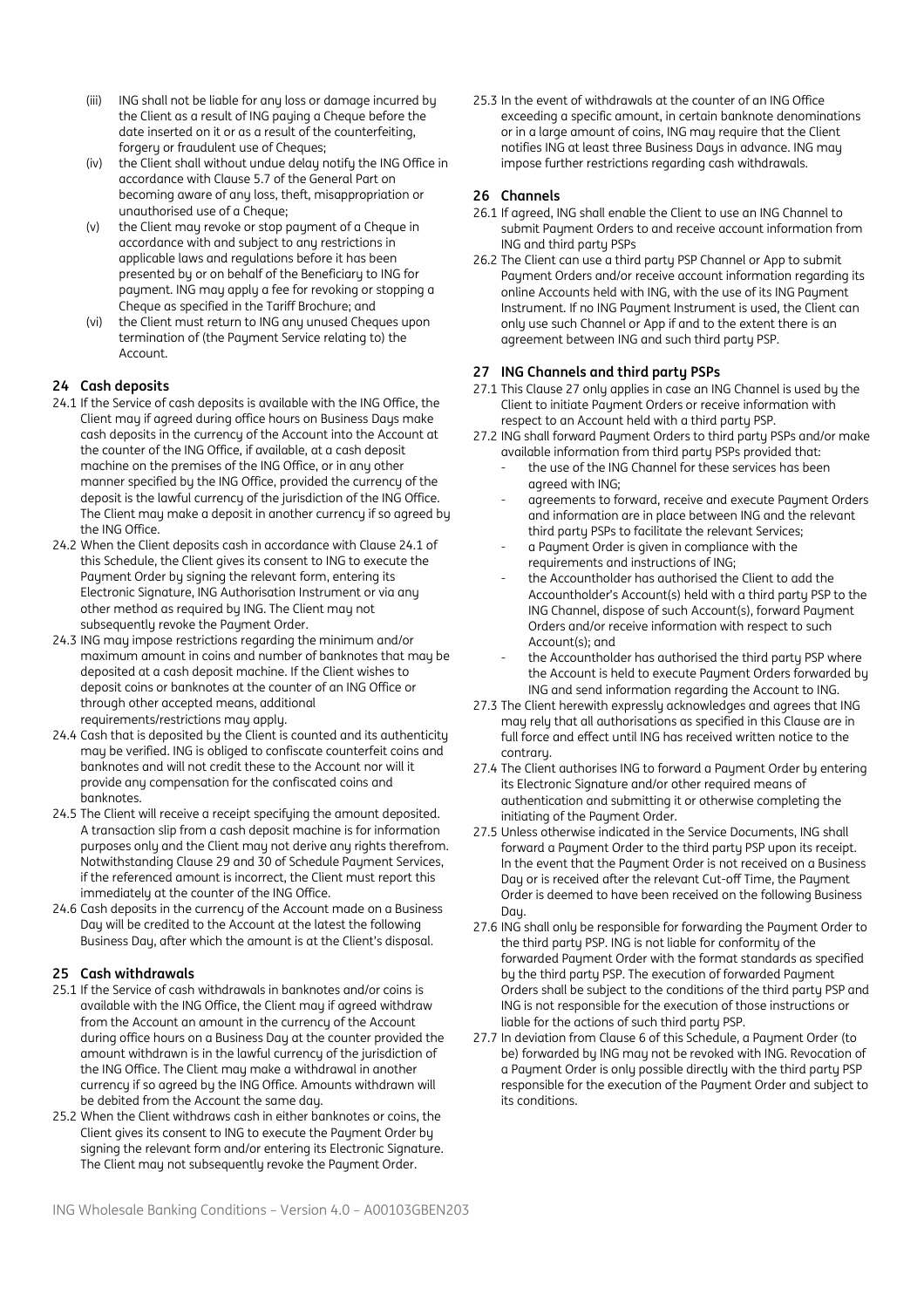### **28 Account information**

- 28.1 ING will inform the Client of the Paument Transactions, including costs, fees and the Balance on its Account, and, if the Client is so authorised, a third party Account with ING with the frequency and in the manner as agreed. The Client can choose from the options that ING offers at the rates as specified in the Tariff Brochure. If agreed, ING will provide such information through the Channel of the Client or a third party PSP.
- 28.2 In addition to Clauses 14 and 15 of the General Part, upon receipt of a (series of) Information Request(s) ING shall disclose information regarding the Balance and the initiation and execution of Payment Transactions, and confirm whether the Available Balance is sufficient for an intended Payment Transaction, to authorised third party PSPs providing payment initiation services, account information services or issuing cardbased payment instruments to the Client.

### **29 Checking the information on Payment Transactions**

The Client is obliged to check the information regarding Payment Transactions regarding an Account held with ING that has been provided to it by or on behalf of ING promptly when provided. If made available through a Channel the Client is obliged to check the information regularly and at least once a week. The Client is obliged to verify whether Payment Transactions have been executed by ING correctly and whether it has authorised the Payment Transactions that have been debited from the Account held with ING.

#### **30 Contesting, approving and recall of Payment Transactions**

- 30.1 This Clause only applies to Payment Transactions regarding Accounts held with ING.
- 30.2 If the Client contests any of the information regarding Payment Transactions provided or made available to it by or on behalf of ING, or detects any incorrectly executed or unauthorised Payment Transaction, it must inform ING thereof without undue delay and no later than within a period of two months and take all reasonable measures to prevent any loss and/or damage. The period of two months starts on the Book Date or, if there is no Book Date, as from the date the relevant information has been provided or made available.
- 30.3 After the expiry of the period of two months referred to in Clause 30.2 of this Schedule, the Client is deemed to have approved the data and information provided or made available by or on behalf of ING as well as the Payment Transactions regarding the Account.
- 30.4 After the Client has notified ING in accordance with Clause 30.2 of this Schedule, ING will, at the Client's request make immediate efforts to trace the Payment Transaction and inform the Client of the outcome. Any reasonable costs incurred by ING relating thereto may be charged to the Client.
- 30.5 The Client may request ING to recall a Payment Transaction in euro that is processed on the basis of the SEPA Credit Transfer Rulebook as issued by European Payments Council within the timeframes and subject to the conditions specified on the Website. ING cannot guarantee any successful recall of the funds, such recall is subject to the consent of the Beneficiary. In addition to the fee payable to ING for the recall, the PSP of the Beneficiary may deduct a fee before transferring a successfully recalled Payment Transaction.

# **31 Liability**

31.1 In addition to the Clause 20.1 of the General Part, direct losses and damages only comprise, and ING will only be liable for:

- the costs of execution of the Payment Transaction;
- the interest that is charged by ING or which the Client does not receive from ING as a result of the non-execution,

unauthorised or defective execution of the Payment Transaction; and/or

any exchange rate loss.

All other liability of ING arising out of, or in relation to, Payment Services and/or this Schedule is hereby excluded.

31.2 ING is not liable for unauthorised or defectively executed Payment Transactions if the Client has failed to inform ING thereof in accordance with Clause 30 of this Schedule.

# **32 Term and termination**

- 32.1 In addition to the termination grounds as indicated in Clause 26 of the General Part, ING is authorised to terminate the Agreement or terminate or suspend any specific Service, without being required to pay damages or any form of compensation, in case of the event as indicated in Clause 10.5 of this Schedule.
- 32.2 ING will upon termination transfer any Credit Balance to such Account as designated by the Client. ING will not be obliged to close the Account and/or repay any Credit Balance if for whatever reason the Account and/or (part of) the Available Balance has been blocked or the period for reject of Cheques credited to the Account has not expired.
- 32.3 ING is upon termination of the (Payment Service relating to the) Account entitled to convert any Balance into the lawful currency of the jurisdiction of the ING Office where the Account is held and book such Balance to another (new or existing) account with such ING Office. ING will determine the value on the basis of an exchange rate set by ING.
- 32.4 ING has the right to charge costs and fees as indicated in the Tariff Brochure for the termination of the Agreement or Payment Service.
- 32.5 ING has the right to close an Account and terminate the related Service without a notice period if during a period of 12 months no Paument Transaction has been executed on the Account.
- 32.6 As from the moment of closure of the Account ING shall not pay interest on any Credit Balance. Any Debit Balance is immediately due and payable and debit interest shall continue to accrue until actual payment of the Debit Balance.

### **33 Definitions**

In addition to the defined terms in Clause 29 of the General Part of the Wholesale Banking Conditions capitalised terms in this Schedule shall have the following meaning:

#### **Batch Payment Order**

A Payment Order containing multiple Payment Orders and solely for Schedule SEPA Direct Debit Collections a Payment Order containing multiple Payment Orders of the same type for credit of the same Account on the same Due Date.

# **Beneficiary**

The person who is the recipient of the funds to which a Payment Transaction pertains.

#### **Book Date**

The date upon which a Payment Transaction and the resulting change in the Balance is processed in the Account.

#### **Cheque**

A written and unconditional order from one party (the drawer) requiring another party (the drawee) to pay a specified amount to a certain person or to the bearer of the order.

# **Credit Balance**

The amount that the Client can claim from ING as a result of a positive Balance on the Account.

#### **Cut-off Time**

The point in time on a Business Day prior to which a Payment Order, Instruction, Payment Transaction, revocation or blocking request or other instruction or communication needs to be received by the ING Office for the execution of such instruction to start on the same Business Day.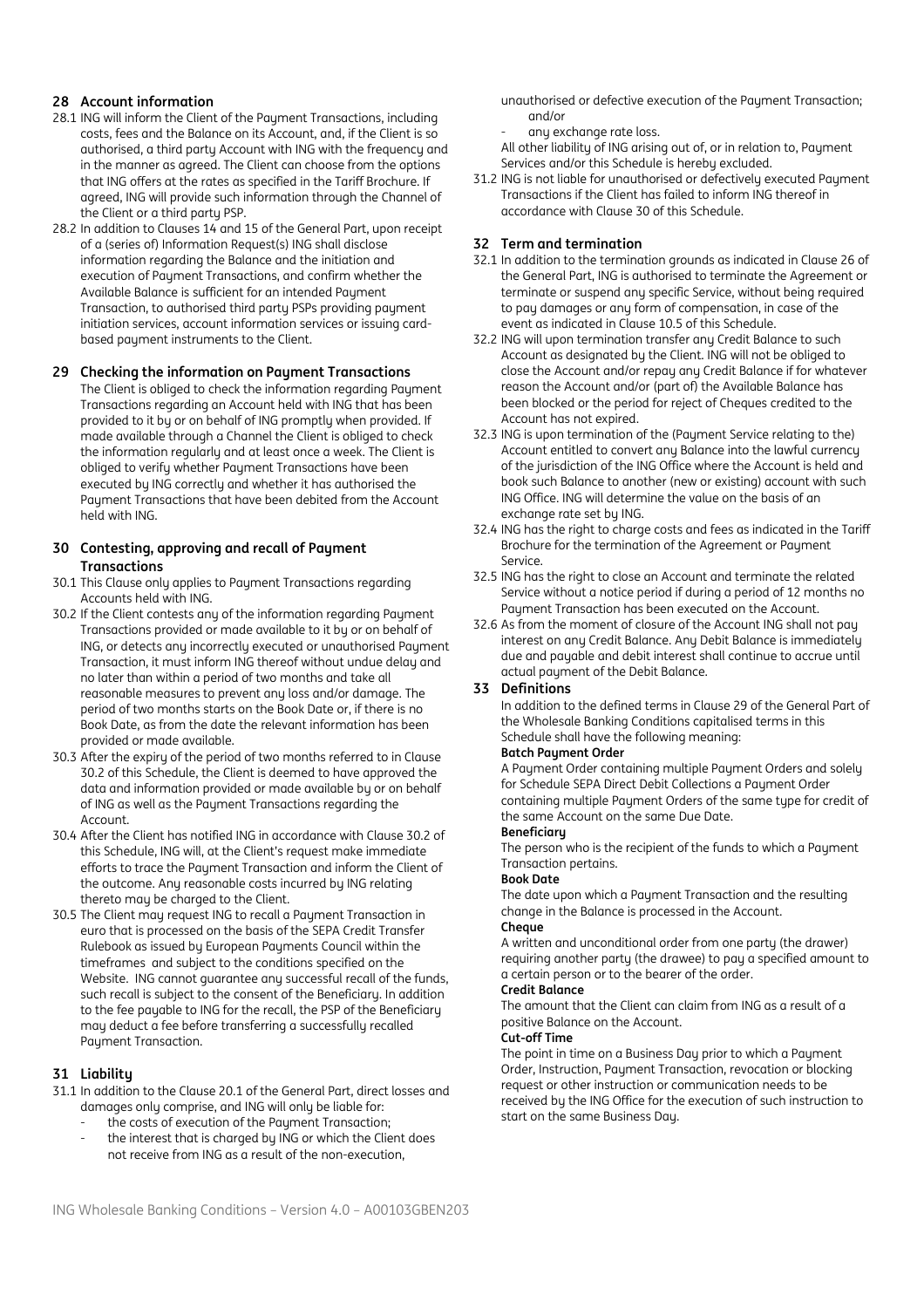#### **Direct Debit**

A Payment Transaction initiated by the Beneficiary on the basis of the Client's mandate given to the Beneficiary (and the

Beneficiary's PSP and/or ING) to be debited from the Account and credited to an account of the Beneficiary.

# **EEA**

The countries that form the European Economic Area from time to time. At the date of publishing these Conditions the EEA consists of the countries of the European Union, Iceland, Liechtenstein and Norwau.

#### **SEPA Direct Debit B2B**

A Direct Debit in euros (to be) processed based on the SEPA B2B Direct Debit Rulebook as issued by the European Payments Council.

#### **SEPA Direct Debit Core**

A Direct Debit in euros (to be) processed based on the SEPA Core Direct Debit Rulebook as issued by the European Payments Council.

#### **Unique Identifier**

The combination of letters, numbers and/or symbols which must be provided in a Payment Order or Payment Transaction to unambiguously identify the account of a person to enable a PSP to execute the requested Payment Transaction. Depending on the Payment Service used the Unique Identifier consists, to the exclusion of any other element, of (i) the national accountnumber or (ii) the International Bank Account Number (IBAN), in either case together with the Bank Identifier Code (BIC), to the extent required.

#### **Value Date**

The date as from which a Payment Transaction is taken into account for the calculation of interest (if applicable).

# **Schedule SEPA Direct Debit Collections**

#### **1. Scope**

- 1.1. If agreed, the ING Office will provide the Service "SEPA Direct Debit Collections".
- 1.2. SEPA Direct Debit Collections is a Service by which the Client can initiate Payment Orders to collect funds with its Debtors on the basis of a Mandate for a SEPA Direct Debit Core or SEPA Direct Debit B2B provided by such Debtors. More information regarding SEPA Direct Debits and the requirements of ING can be found on www.ingpcm.com.
- 1.3. This Schedule is part of the Wholesale Banking Conditions. The conditions in the General Part of the Wholesale Banking Conditions, the Schedule Payment Services and this Schedule apply to the Service "SEPA Direct Debit Collections".
- 1.4. Any reference in this Schedule to "Agreement" is a reference to the Agreement regarding SEPA Direct Debit Collections.

#### **2. Requirements for the Client**

- 2.1. The Client shall comply with the requirements and procedures set by ING and with the rules of the most recent version of the relevant SEPA Direct Debit Rulebook. ING may amend its requirements and procedures at any time. ING shall give the Client prior notice thereof and specify within what period the Client must comply with the amended requirements or procedures.
- 2.2. To be able to initiate SDD collections, the Client must have a valid and correct Creditor Identifier. Information how a Creditor Identifier can be obtained is available at ING.
- 2.3. The Client shall provide the Debtor with all relevant information about the SDD, including its Creditor Identifier and the unique Mandate reference, before submitting the first Payment Order relating to a Mandate. Furthermore, at least 14 calendar days prior to the Due Date of each SDD the Client shall give the Debtor notice of that Due Date and the amount of such SDD, unless

another timeline is agreed between the Client and the Debtor.

- 2.4. ING is not a party to the underlying agreement between the Client and the Debtor. Any dispute between the Client and the Debtor concerning that agreement, the Mandate and related payments, including any Refusal, Refund or Reject must be settled directly between the Client and the Debtor, without any involvement of ING.
- 2.5. The Client undertakes to limit the number of Refunds and Returns on an annual basis to a maximum of 2% each of the total number of Payment Orders.

#### **3. Mandates**

- 3.1. To initiate an SDD collection from the account of a specific Debtor, the Client must have a valid and duly signed Mandate from that Debtor. A Mandate must comply with ING's requirements, the rules of the relevant SEPA Direct Debit Rulebook and applicable laws and regulations. The Client shall be liable for the consequences of an invalid or incorrect Mandate.
- 3.2. The Client shall archive the original Mandate, any amendment thereto and, where applicable, information regarding its cancellation or expiry for the longer of the minimum retention period as required by applicable law and a period of 14 months after cancellation of the Mandate. Upon ING's or the Debtor PSPs request, the Client shall supply the original Mandate, a copy thereof and/or any other relevant information regarding an SDD collection within 7 Business Daus. The obligations of this Clause 3.2 shall survive any termination of the Agreement.
- 3.3. If the Debtor revokes the Mandate, the Client shall immediately cease to submit Payment Orders and revoke any outstanding Payment Orders relating to such Mandate.
- 3.4. If the Client receives a request from or on behalf of the Debtor to debit future SDDs from another account held in the Debtor's name, it shall exclusively submit Payment Orders for debiting the Debtor's account specified in such request. The Client shall archive such request together with and as part of the Mandate in accordance with Clause 3.2 of this Schedule.

# **4. Submitting Payment Orders**

- 4.1. An SDD can be a one-off collection or a collection in a series of recurring collections from the account of the same Debtor under the same Mandate. The timelines for submitting Payment Orders for a SEPA Direct Debit Core or SEPA Direct Debit B2B can be found on www.ingpcm.com. For Batch Payment Orders deviating periods and specific Cut-off Times may apply.
- 4.2. ING will forward the Payment Order to the Debtor PSP in accordance with the relevant SEPA Direct Debit Rulebook. In the event that a Payment Order is received after the applicable Cut-off Time on the relevant Business Day in accordance with Clause 4.1 of this Schedule, ING may adjust the Due Date of such Payment Order in order to bring it in line with the timelines applicable to SDD under the relevant SEPA Direct Debit Rulebook. If the Due Date specified in the Payment Order is not a Business Day, ING may reschedule the Due Date to the next Business Day.
- 4.3. Without ING's prior written consent, the Client may not: - submit Payment Orders that exceed the maximum amount for each Payment Order as specified in the Agreement; - submit Batch Payment Orders with (i) an aggregate amount exceeding the maximum amount for each Batch Payment Order as specified in the Agreement, or (ii) a higher number of Payment Orders than the maximum number of instructions for each Batch Payment Order as specified in the Agreement; or - submit (Batch) Payment Orders during a period with an aggregate amount exceeding the maximum amount specified in
	- the Agreement for that period.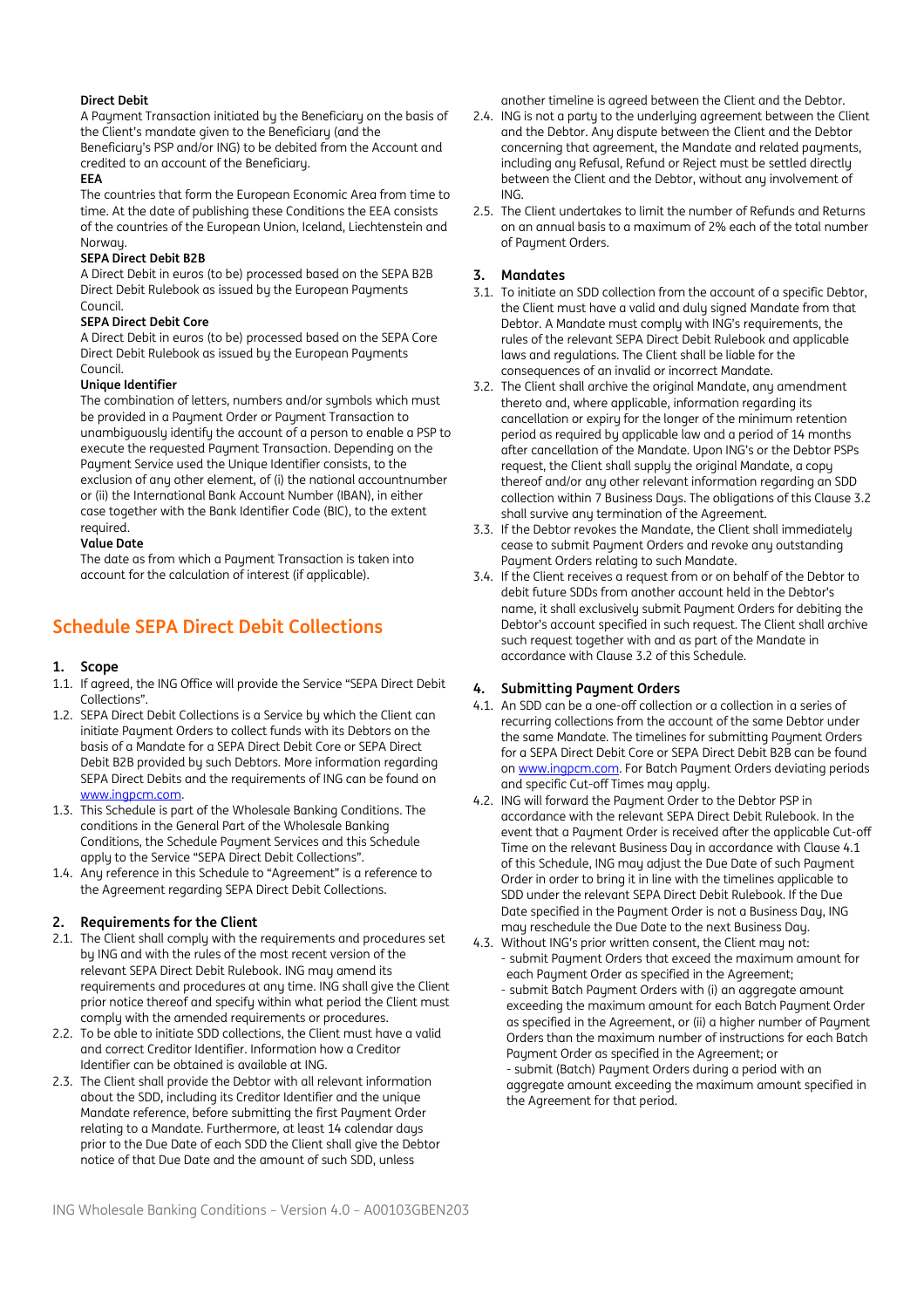4.4. The Client shall supply with each Payment Order its Creditor Identifier, its Unique Identifier, the Debtor's Unique Identifier, Mandate related information and any other required information as specified by ING, and shall submit such Instruction in accordance with (i) the parameters agreed in the Agreement, (ii) the applicable format requirements and (iii) the other procedures and requirements set by ING.

# **5. Execution of Payment Orders**

- 5.1. The execution of a Payment Order results in the crediting of the Client's Account and the debiting of the Debtor's account on the Due Date. However, the execution of a Payment Order may be prevented by a Reject or a Refusal. For the avoidance of doubt, ING may also refuse or suspend the execution or forwarding of a Payment Order in accordance with Clause 7 of the Schedule Paument Services.
- 5.2. ING will Reject a Payment Order if:
	- no amount has been credited to the Client's Account under the Mandate to which such Payment Order relates during a continuous period of 36 consecutive months;
	- ING has received the Paument Order more than (i) 5 Business Days after the Due Date specified in the Payment Order if it concerns a SEPA Direct Debit Core or (ii) 2 Business Days after the Due Date specified in the Payment Order if it concerns a SEPA Direct Debit B2B;
	- the Client fails to comply with Clause 4.3 of this Schedule;
	- the Payment Order has been submitted to ING more than 6 months prior to the Due Date specified in such Payment Order; or - the Debtor PSP is not reachable for SEPA Direct Debit B2B.
- 5.3. The crediting of the Client's Account as a result of an executed SDD is subject to the condition that the period of 14 months referred to in Clause 6.1 of this Schedule expires without ING refunding any amount under these Conditions.

# **6. Refunds**

- 6.1. The Debtor is entitled to request via the Debtor PSP a Refund of an executed SEPA Direct Debit Core at the latest 8 weeks after the date on which it was debited from the Debtor's account. ING will accept such request, irrespective of its underlying reason, and refund to the Debtor PSP the amount of the relevant SEPA Direct Debit Core plus an amount to compensate the Debtor PSP for the related interest loss, if the request is received within such period. This refund by ING may take place until 62 calendar days after the execution date of the SEPA Direct Debit Core. The Client is obliged to reimburse ING for the total amount refunded by ING under this Clause to the Debtor PSP and pay for any interest paid or foregone by ING as a result of the crediting of the relevant SDD. To that end, ING is entitled to debit the Client's Account immediately for such amounts, whether or not with a Value Date equal to the date of the crediting of the relevant SDD. This Clause 6.1 does not apply to a SEPA Direct Debit B2B.
- 6.2. The Debtor is entitled to request via the Debtor PSP a Refund of an executed SEPA Direct Debit Core at the latest 13 months after the date on which it was debited from the Debtor's account, based on the claim that such SEPA Direct Debit Core was not authorised by the Debtor. If the Debtor PSP concludes, whether on the basis of the information provided by the Client in accordance with Clause 4.2 of this Schedule or otherwise, that the SEPA Direct Debit Core was executed without the Debtor's authorisation, ING will accept such request and refund to the Debtor PSP the amount of the relevant SEPA Direct Debit Core plus an amount to compensate the Debtor PSP for the related interest loss. This refund by ING may take place until 14 months after the execution date of the unauthorised SEPA Direct Debit Core. The Client is obliged to reimburse ING for the total amount refunded by ING under this Clause to the Debtor PSP and pay any interest paid or foregone by ING as a result of the crediting of the relevant SDD. To that end, ING is entitled to debit the Client's Account immediately

for such amounts. This clause 6.2 does not apply to a SEPA Direct Debit B2B.

6.3. The Client acknowledges and agrees that under the SEPA Core Direct Debit Rulebook any decision by the Debtor PSP with respect to a Debtor's request as referred to in Clause 6.2 of this Schedule is final. The Client agrees that ING is not responsible or liable for any such decision.

# **7. Returns**

The Debtor PSP is entitled to initiate a Return of an executed SDD in accordance with the relevant SEPA Direct Debit Rulebook. For a SEPA Direct Debit Core the Return may be initiated at the latest 5 Business Days after the execution date of the SDD. For a SEPA Direct Debit B2B this period is 3 Business Days. ING will accept such Return, irrespective of its underlying reason, and refund to the Debtor PSP the amount of the relevant SDD.

This refund by ING may take place until 9 calendar days after the execution date of the relevant SDD if the Return concerns a SEPA Direct Debit Core, or until 6 calendar days after the execution date of the relevant SDD if the Return concerns a SEPA Direct Debit B2B. The Client is obliged to reimburse ING for the amount refunded by ING under this Clause to the Debtor PSP and pay any interest paid or foregone by ING to the Client as a result of the crediting of the relevant SDD. To that end, ING is entitled to debit the Client's Account immediately for such amounts.

# **8. Liability**

8.1. ING will not be liable for any loss and/or damage resulting from: - the Client submitting the same (Batch) Payment Order more than once and the forwarding thereof by ING to the Debtor PSP; or

- a Reject or Refusal in accordance with Clause 5.1 or 5.2 of this Schedule.

8.2. ING will not be liable for the consequences of the execution of a Payment Order and any loss and/or damage arising therefrom, if the Unique Identifier provided by the Client does not belong to the Debtor as intended by the Client.

# **9. Termination**

- 9.1. In addition to Clause 32 of Schedule Payment Services ING is entitled to terminate the Agreement with immediate effect if the relevant Account Agreement is terminated, without being required to pay damages or any form of compensation.
- 9.2. The obligations with regard to Payment Orders submitted before the termination of the Agreement will remain in full force and effect. Any claim based on Clause 6 or 7 of this Schedule that may rise after this Agreement has been terminated will immediately become due and payable.

# **10. Definitions**

In addition to the defined terms in Clause 29 of the General Part of the Wholesale Banking Conditions or in any other Schedule capitalised terms in this Schedule shall have the following meaning:

#### **Creditor Identifier**

The identification number allocated to the Client. **Debtor** 

The person authorising its account to be debited based on an SDD. For a SEPA Direct Debit B2B a Debtor can only be a legal entity or a person (a non-consumer) acting in its profession or business. **Debtor PSP** 

The PSP with which the Debtor is holding the account specified in the Mandate.

#### **Due Date**

The execution date of an SDD as requested by the Client in the Payment Order or as amended in accordance with Clause 4.2 of this Schedule.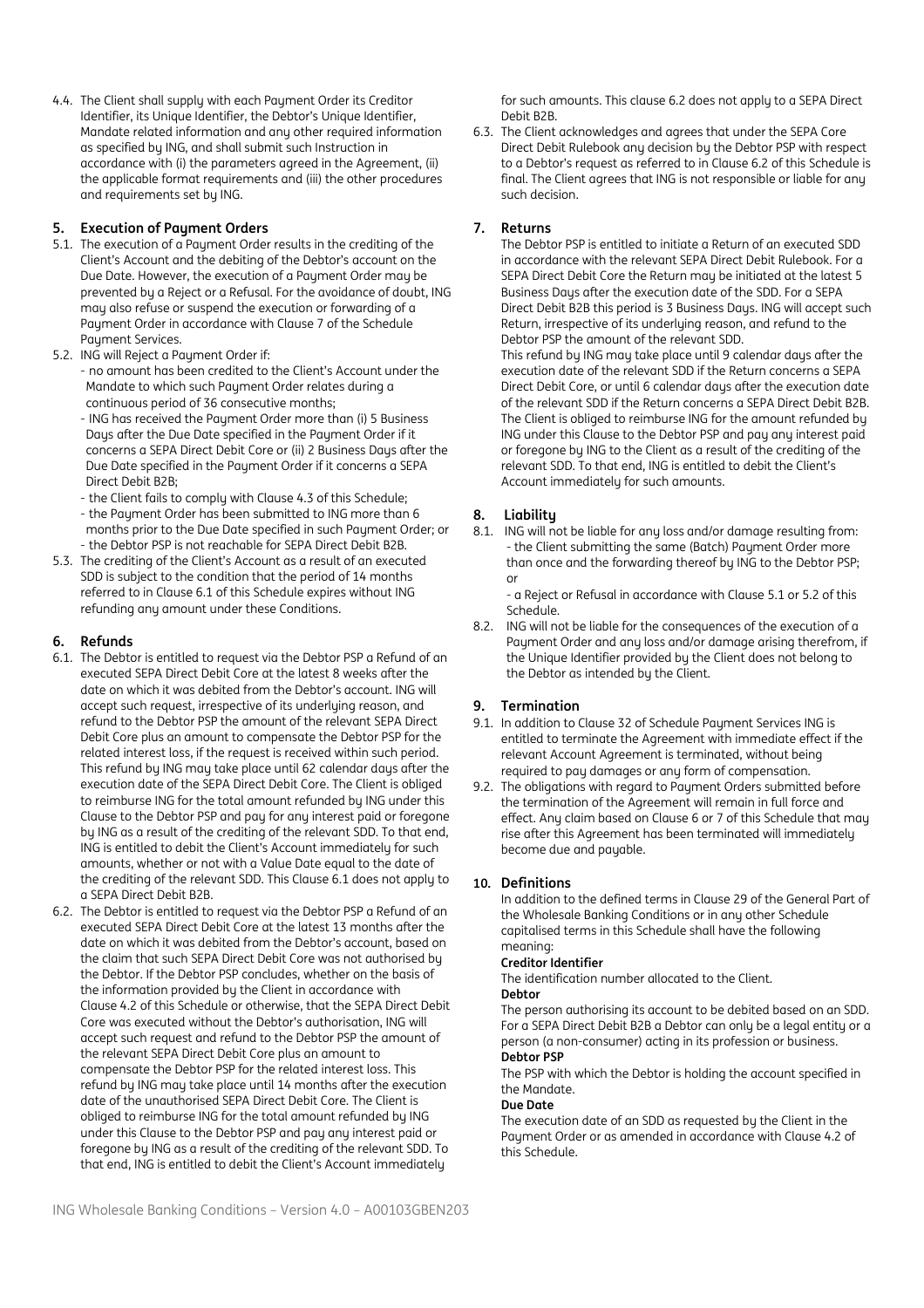#### **Mandate**

The authorisation given by the Debtor to the Client and (directly or indirectly via the Client) to the Debtor PSP to initiate an SDD for debiting the Debtor's account and to allow the Debtor PSP to comply with such instructions.

# **Refund**

A refund of an SDD at the Debtor's request in accordance with Clause 6 of Schedule SEPA Direct Debit Collections.

#### **Refusal**

A refusal of an SDD by the Debtor before its execution, resulting in a Reject by the Debtor PSP.

#### **Reject**

A rejection of an SDD by ING, the clearing and settlement mechanism or the Debtor PSP before its execution. **Return** 

A return of an SDD after its execution at the Debtor PSPs initiative. **SDD** 

A SEPA Direct Debit Core and/or SEPA Direct Debit B2B.

# **Schedule Country Specifics Luxembourg**

This Schedule is part of the Wholesale Banking Conditions. The conditions in the Wholesale Banking Conditions and the following additional provisions shall apply to Services provided by ING Luxembourg SA in/from Luxembourg. Any reference to ING or ING Office in this Schedule shall be construed as a reference to ING Luxembourg SA, unless the context requires otherwise.

#### **General Part**

# **1. General obligations and undertakings**

Clause 3 of the General Part is supplemented by the following paragraphs:

# 1.1. **Client Tax compliance**

- (i) The Client is obliged to ask ING proactively for all the documents it requires in order to fulfil all its tax obligations.
- (ii) The Client represents that it is informed that if it does not comply with clause 3.4 of the General Part and/or is not tax compliant, ING may rightfully suspend any operation or Service concerned and even sell, if applicable, all securities or other assets concerned by these tax obligations, with no other notice or prior notice and without the Client being able to claim any compensation.
- (iii) The Client undertakes vis-à-vis ING to comply with its tax obligations towards the authorities in the country/countries in which it is obliged to pay tax relating to the assets deposited and/or held with ING and/or managed by the latter. In the event that the Client is not the ultimate beneficial owner of these assets, it undertakes to inform the latter of this obligation and will ensure that this person respects the same undertaking.

#### 1.2. **FATCA and CRS regulation**

- (i) The Client undertakes to inform ING immediately if it is a US taxpayer in accordance with US regulations and more generally which status it has according to the US regulation relating to "Foreign Account Tax Compliance Act" (FATCA) in force.
- (ii) The Client is informed that according to FATCA and CRS regulation and international agreements signed or to be signed with Luxembourg, ING could be held to report some information regarding the Client and the assets held and/or the income it has received from ING to the competent tax authorities.

#### **2. Fees and expenses**

Clause 9 of the General Part is supplemented by the following paragraph:

The Client authorises ING to proceed with all payments required

by Luxembourg or foreign authorities by way of attachment (including third-party summons from the tax and/or social authorities) or any other document producing similar legal effects and to debit its Account(s) as a consequence up to the Available Balance, even if the Client's Account(s) are subject to a pledge or similar surety in favour of a third party.

#### **3. Evidence of Instructions**

Clause 10 of the General Part is supplemented by the following paragraphs :

- (i) If necessary and by way or derogation from article 1341 of the Luxembourg civil code, ING shall be allowed to provide evidence of Instructions by any legal means, notably by giving testimony.
- (ii) ING is entitled to carry out electronic archiving and cannot be blamed for not retaining the originals.

#### **4. Power of attorney**

Clause 11.4 of the General Part is replaced by the following:

Each power of attorney shall be considered as valid until they are revoked by written notification to ING or any other procedure agreed with ING. Until ING receives such notification any power of attorney shall, irrespective of any registration with any public record of the details and/or any changes to it, remain in full force and effect. However, ING shall only be held liable after the end of the fifth Business Day following receipt of the power of attorney, the revocation document or an amendment of a power of attorney regarding any User. Such revocation or amendment does not have any consequences for nor shall affect (the validity of) any (i) Instruction with a scheduled execution date after the revocation or amendment, or (ii) power of attorney granted by a User prior to such revocation or amendment.

Any power of attorney shall cease to have effect with regard to ING, following the occurrence of one of the causes stipulated in article 2003 of the Luxembourg civil code or any similar circumstances for a legal entity (including, without limitation, death, unless agreed otherwise, interdiction, entry into liquidation, dissolution, bankruptcy of the Accountholder or the User), on the fifth Business Day after ING shall have been informed thereof, although it shall not be required to gather such information itself.

# **5. Communication**

- 5.1. Clause 12 of the General Part is supplemented by the following paragraphs:
	- (i) Correspondence by email

By providing (any of) its email address(es) to ING, the Client agrees that ING may communicate with the Client, via email which shall include the exchange of confidential information<br>accordina to this paragraph and paragraph (ii) below paragraph and paragraph (ii) below including personal data and/or information relating to its Accounts, other assets held with ING and/or or transaction reporting. If the Client has joint Account(s) it also authorises ING to disclose such information via e-mail to the joint Accountholder.

(ii) Acceptance of communication by electronic means

If agreed by ING, the Client may send Instructions via fax, telephone, telex or as an attachment to email. The Client shall indemnify ING in full against any loss, damages, cost or expense incurred by ING and arising from the execution of such Instructions or the use of such means of communication. The transmission of Instructions by simple email is however expressly prohibited.

However, ING reserves the right, without being under any obligation, to agree to execute such Instructions in exceptional cases, with the Client being fully aware of the risks, in particular those set out in this Clause 5.1.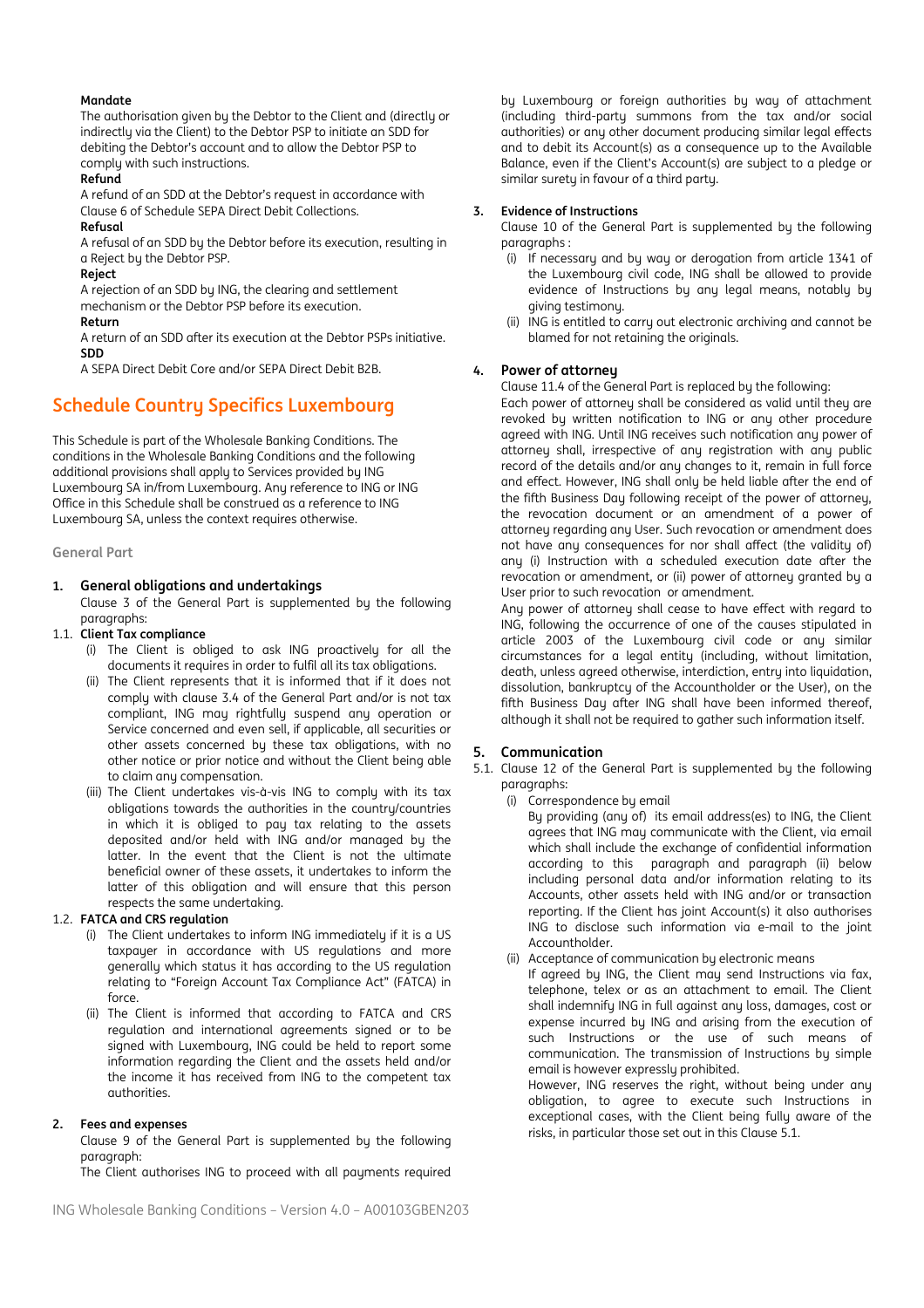If necessary and by way of derogation from article 1341 of the Luxembourg civil code, ING shall be allowed to provide evidence of such Instructions by any legal means, notably by giving testimony.

ING is authorised to refuse to execute any such Instructions if it has any suspicion of any unauthorised or fraudulent Instruction

- (iii) The Client acknowledges that it is aware of the non secure nature of the means of communication specified in this Clause 5.1 and that Clause 12.2 of the General Part applies accordingly.
- 5.2. The last sentence of Clause 12.3 of the General Part is amended so that it reads:

The Client shall notify ING and any joint Accountholder(s) in advance of amended contact details by not less than five Business Days (including, for the avoidance of doubt, any change of its email address(es) or those of its legal representative(s), proxu(ies) holder(s) and service provider(s) previously communicated to ING).

# **6. Data protection and bank secrecy**

- 6.1. In deviation from Clause 14 of the General Part, the Client expressly accepts that, when transmitting information regarding Agreements, Instructions and Services, ING will be considered in all circumstances as having been authorized by the Client to transmit said information to, as the case may be, ING, ING Offices, a third party PSP or any other involved third party, in the name of and on behalf of the Client and discharges ING from its duty of banking confidentiality in that scope. This discharge shall continue notwithstanding any termination of any Agreement or cessation of any Service.
- 6.2. A Client opening one or several Account(s) with ING expressly accepts that the opening form and the information contained herein (i) will be transferred to a central storage unit for the purpose of storing such form and such information and dispatching it to any ING affiliate or ING Office with which the Client has opened or will open an account for the purpose of opening and maintaining such Account; and (ii) will be stored for at least so long as any ING affiliate or ING Office is under a legal obligation to keep such opening form and/or such information.
- 6.3. In instructing ING to execute a domestic or international payment, the Client authorises ING, its correspondent banks and any other organisation involved in the transmission or execution of the Payment Order to process all the data required for the correct execution of the Payment Order and/or required by the legislation/regulations in force. Such processing may, notably, be carried out from centres located in other European countries and/or in the United States in accordance with local legislation. Consequently notably the US authorities may have access to data processed and/or stored in these operational centres as part of their monitoring of terrorist activities.

# **7. Outsourcing**

- 7.1. ING is bound by professional secrecy rules and may not communicate data concerning, and information relating to the business relationships with the Client (in this Clause 7 **Information**) to any third-party, except when disclosure of the Information is made in compliance with, or required under, applicable law, or upon instruction or with the consent of the Client.
- 7.2. In addition to Clause 23.1 of the General Part, ING is expressly allowed to (partly) outsource to third parties in Luxembourg or abroad or to any other ING Offices globally (**Service Providers**), certain of its activities, such as operational activity and (support of) IT infrastructure and applications, as well as ING's messaging and payment platforms (including manual data feeding, processing, monitoring and storage/archiving of messages and payments), the filtering and screening, retention and collection of documents all to ensure compliance with applicable laws and regulations in relation to e.g. Payment Services, financial market

Instructions and lending products. ING will ensure that any such outsourcings will be in compliance with Luxembourg regulatory requirements.

- 7.3. The Service Providers appointed by ING may be regulated or nonregulated entities and are either by law subject to or contractually bound by ING to a (professional) secrecy obligation. The Client hereby acknowledges and accepts that the Service Providers might not be subject to the Luxembourg professional secrecy rules and that the professional secrecy that may be applicable to them may be less stringent than the Luxembourg bank secrecy legislation. In certain circumstances and despite their confidentiality undertakings, they may be legally bound to provide the Information to third-parties or authorities.
- 7.4. In that context, the Client confirms accepting to bear all consequences resulting from the transfer and/or disclosure of Information to the Service Providers and accepts that ING may not be held liable for any loss, damages or costs caused or incurred directly or indirectly from the transfer or disclosure of Information to the Service Providers.
- 7.5. The list of Service Providers and the activities outsourced to them is available on the Website www.ing.lu.
- 7.6. The Information will be transferred and/or be available to the Service Providers for as long as the Client maintains a relationship with ING. A refusal by the Client of such transfer of Information, which must be made in writing, shall be deemed to constitute a termination notice with respect to the relationship with immediate effect without prejudice to the right for ING to keep with the Service Provider the data so transferred before revocation for the purposes mentioned above during at least the retention periods imposed by ING policies and/or by applicable laws.

# **8. Security Interest and set-off**

8.1. The Security Interest granted by the Client towards ING pursuant to Clause 19 of the General Part is a pledge in accordance with Luxembourg law, including, without limitation, the law of 5 August 2005 on financial collateral arrangements.

In the case of pledged assets, ING may, under the terms of the law of 5 August 2005 on financial collateral arrangements set-off, to the corresponding amount, the obligations of the Client towards it and those of ING towards the Client, without prejudice to the account indivisibility agreement and/or setting off stipulated in these Conditions. For this purpose, ING is authorised to carry out exchange transactions or to settle in advance any transactions maturing in the future.

The Client expressly agrees that as long as ING accepts an express written waiver of the present general pledge in the context of the pledge by the Client of all or part of its assets deposited with ING in favour of a third party, this waiver remains under reserve of :

- Acceptance in writing of said pledge by ING;
- Creation of a new first ranking pledge in favour of ING, identical to the present general pledge, which shall take effect at the earlier of the following two dates : the date on which the third party beneficiary of the pledge notifies ING that the agreement governing it (i) has ended or (ii) has been discharged. As need be, the Client hereby irrevocably and unconditionally accepts the automatic creation of this new pledge in such a case.
- 8.2. In addition to clause 19.5 of the General Part, all the transactions that the Client carries out with an ING Office are interconnected. All the Accounts opened and held by the Client regardless the type of account and the applicable conditions, shall constitute in a legal sense sub-accounts of a single and indivisible account. ING may merge the relevant Accounts or effect transfers from one Account to another as it sees fit. The balance of the sinale Account is secured by all the collateral pledged as security and personal guarantees linked to any of the various sub-accounts. If some subaccounts are held in foreign currencies, they shall be converted into Euro at the exchange rate in force on the account settlement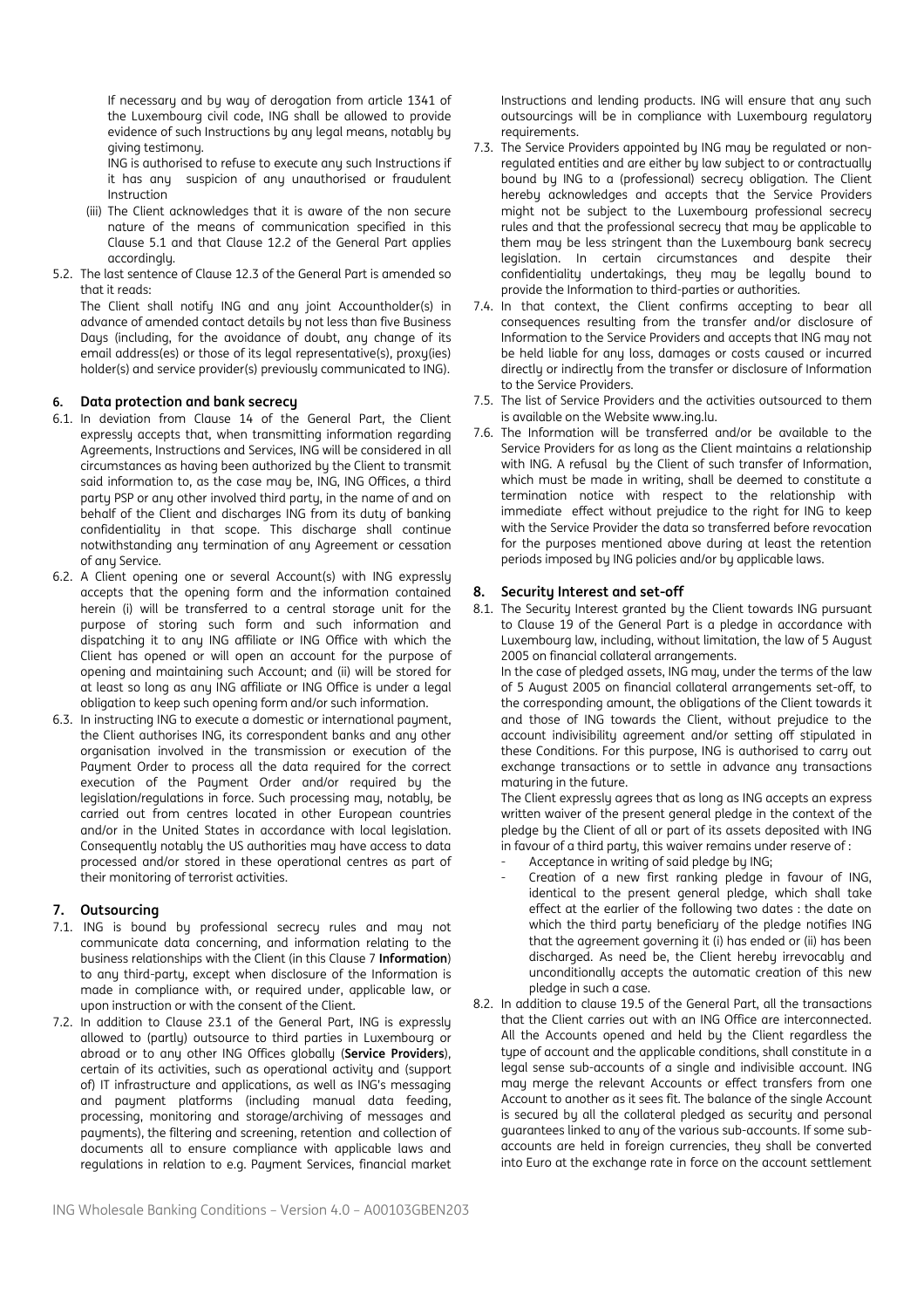or transfer date. Furthermore ING, in the case where an asset expressed in a currency other than that in which the debit balance of another Account is denominated no longer offers a sufficient margin, reserves the right of immediate conversion. ING alone<br>shall indige if such cover is sufficient shall judge if such cover is sufficient.

8.3. Unless otherwise agreed, the Client waives the right to invoke Article 1253 of the Luxembourg civil code and agrees that ING may, at its own discretion, apply any sums received from the Client to the debt or proportion of the debt it is intended to reduce.

#### 9. **Term and termination**

- 9.1. The last sentence of Clause 26.1 of the General Part is amended as follows: ING may at any time and without notice terminate its relationship and/or any Accounts without being required to justify its reasons to the Client, subject to the specific provisions governing credit. The Client shall be notified thereof in writing (postal or electronic) by ING.
- 9.2. Where the Client gives no instruction as to the transfer of the assets held following termination of the relationship, ING reserves the right to transfer its assets to the *Caisse de Consignation*  (Official Deposit holder) in Luxembourg.

### **Schedule Payment Services**

# **10. Cheques**

- 10.1.In addition to Clause 23.3(v) of the Schedule Payment Services, if the Client stops a Cheque, ING reserves the right to decide whether or not it shall take account of such instruction and, in the first case, to block, on the Client's Account, an amount equivalent to the amount of the Cheque until receipt of either of an amicable agreement signed by the Beneficiary of the Cheque and by the Client, or until the case has been settled by a judgement having force of *res judicata* on the rights of the Cient and/or the Beneficiary of the Cheque.
- 10.2.Clause 23 of the Schedule Payment Services is supplemented by the following paragraphs:
	- (i) Cheques payable to the Client may be credited directly upon receipt to the Account subject to clearance.
	- (ii) ING is entitled to terminate the Client's right to use Cheques with immediate effect without being required to justify such decision. In such case, the Client must immediately return to ING any unused Cheques. If this coincides with ING terminating the relationship with the Client, any Credit Balance shall be made available to the Client only after the unused blank Cheques have been returned and/or after a period of 60 calendar days.

# **11. Cash deposits**

- 11.1.In deviation of Clause 24.5 Schedule Paument Services, during the deposit process at a cash desposit machine in the premises of the ING Office, the Client will be asked to confirm the amount deposited as counted by the machine. Should the Client dispute the amount, only that amount confirmed to the Client when making the deposit at the cash deposit machine shall be binding between the parties.
- 11.2.Clause 24 of the Schedule Payment Services is supplemented by the following paragraph: The Book Date of a deposit made via a security company acting on behalf of ING will be the date of collection of the deposits by this security company.

# **12. Alerting service**

If agreed ING shall provide an email alert Service in case of of any activity on its Account and/or when the Balance reaches an agreed limit. These alerts are provided on an information basis only, the Client can only derive rights from account statements. This information is also provided without any commitment or responsibility on the part of ING on the basis of elements that the Client will have configured itself in the secure space.

If the Client's email address so designated for this Service is no longer active, the Client shall not be informed of the failure to deliver the email, and ING shall not be liable for the alert Service not functioning and any harm that may arise.

Both the Client and ING may terminate the alerting Service at any time.

Please refer to the General Terms & Conditions – Wholesale Banking of ING Group if you need more information about other Countries on www.ingwb.com.